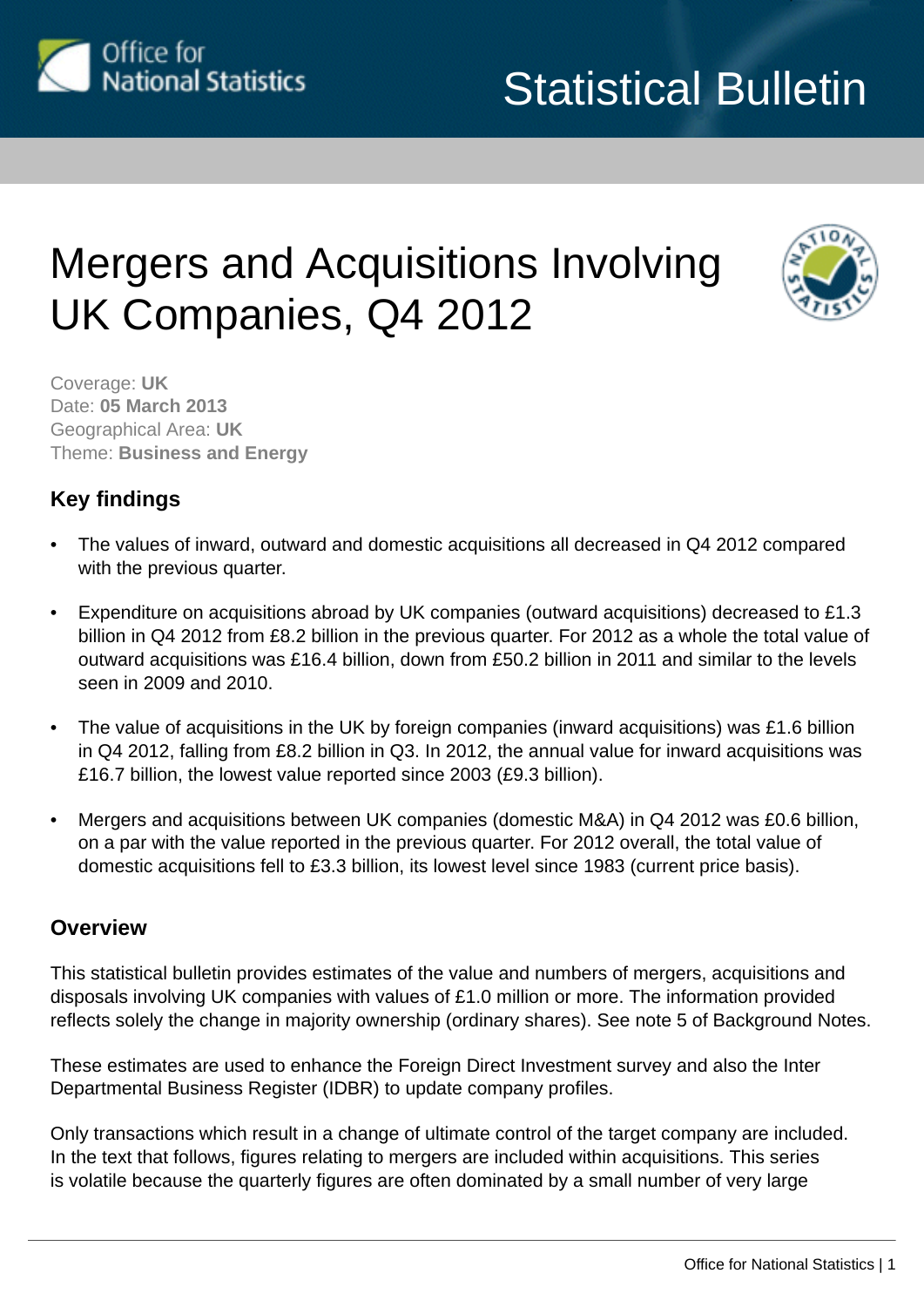transactions. The values of transactions involving UK companies are published on a current price basis.

### **User engagement**

We are constantly aiming to improve this release and its associated commentary. We would welcome any feedback you might have, and would be particularly interested in knowing how you make use of these data to inform your work. Please contact us via email: [fdi@ons.gsi.gov.uk](mailto:fdi@ons.gsi.gov.uk) or telephone Ciara Williams-Fletcher on +44 (0)1633 456455.

### **Summary**

#### **Table A: Number and Value of mergers and acqusitions involving UK companies**

Values in £ billion

|         | <b>Acquisitions</b><br>abroad by UK<br>companies <sup>1</sup> |       | <b>Acquisitions in</b><br>companies <sup>1</sup> | the UK by foreign | <b>Acquisitions in the</b><br>UK by other UK<br>companies <sup>1</sup> |                            |  |  |
|---------|---------------------------------------------------------------|-------|--------------------------------------------------|-------------------|------------------------------------------------------------------------|----------------------------|--|--|
|         | (outward<br>acquisitions)                                     |       | (inward<br>acquisitions)                         |                   |                                                                        | (domestic<br>acquisitions) |  |  |
|         | Number                                                        | Value | Number                                           | Value             | Number                                                                 | Value                      |  |  |
| 2007    | 441                                                           | 57.8  | 269                                              | 82.1              | 869                                                                    | 26.8                       |  |  |
| 2008    | 298                                                           | 29.7  | 252                                              | 52.6              | 558                                                                    | 36.5                       |  |  |
| 2009    | 118                                                           | 10.1  | 112                                              | 32.0              | 286                                                                    | 12.2                       |  |  |
| 2010    | 199                                                           | 12.4  | 212                                              | 36.6              | 325                                                                    | 12.6                       |  |  |
| 2011    | 286                                                           | 50.2  | 237                                              | 33.0              | 373                                                                    | 8.1                        |  |  |
| 2012    | 107                                                           | 16.4  | 155                                              | 16.7              | 255                                                                    | 3.3                        |  |  |
| 2011 Q1 | 70                                                            | 19.8  | 54                                               | 5.8               | 76                                                                     | 1.5                        |  |  |
| 2011 Q2 | 75                                                            | 11.0  | 68                                               | 9.7               | 94                                                                     | 3.3                        |  |  |
| 2011 Q3 | 77                                                            | 6.8   | 68                                               | 5.1               | 97                                                                     | 1.5                        |  |  |
| 2011 Q4 | 64                                                            | 12.6  | 47                                               | 12.4              | 106                                                                    | 1.8                        |  |  |
| 2012 Q1 | 25                                                            | 0.8   | 51                                               | 4.2               | 62                                                                     | 1.1                        |  |  |
| 2012 Q2 | 40                                                            | 6.1   | 48                                               | 2.7               | 80                                                                     | 1.0                        |  |  |
| 2012 Q3 | 20                                                            | 8.2   | 37                                               | 8.2               | 60                                                                     | 0.6                        |  |  |
| 2012 Q4 | 22                                                            | 1.3   | 19                                               | 1.6               | 53                                                                     | 0.6                        |  |  |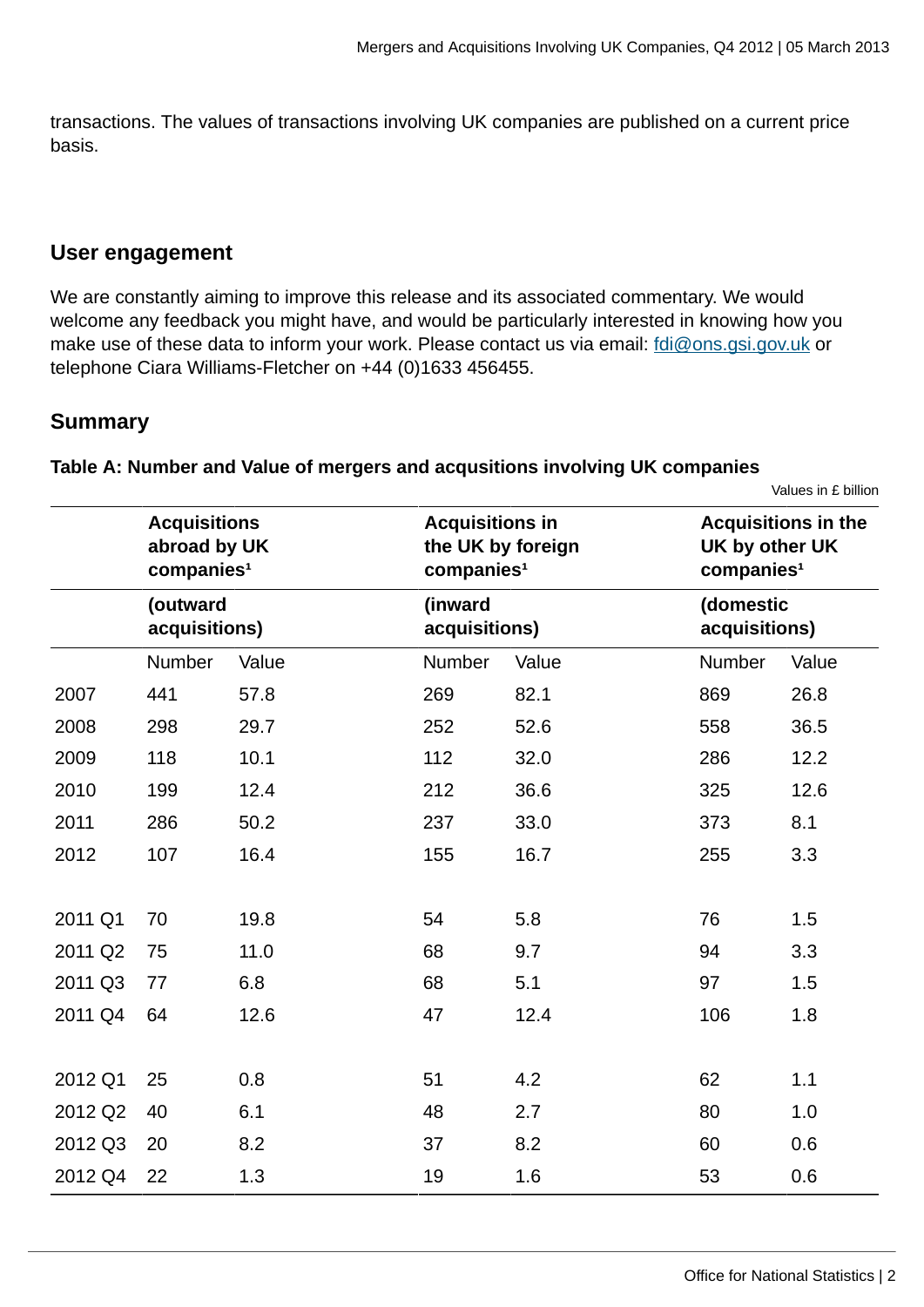#### **Table source:** Office for National Statistics

#### **Table notes:**

1. See background notes 4, 5 and 6.

2012 Q1 to Q3 have been revised, 2012 Q4 is provisional.

#### **Download table**

**XLS** [XLS format](http://www.ons.gov.uk:80/ons/rel/international-transactions/mergers-and-acquisitions-involving-uk-companies/q4-2012/prt-m-a-table-a.xls) (32.5 Kb)





#### Source: Office for National Statistics

#### **Notes:**

1. All values are at constant prices (see Background Notes for definition).

#### **Download chart**

# **XLS** [XLS format](http://www.ons.gov.uk:80/ons/rel/international-transactions/mergers-and-acquisitions-involving-uk-companies/q4-2012/chd-m-a-figure-1.xls)

(33.5 Kb)

The value of cross border and domestic M&A transactions all fell in Q4 2012 compared with the previous quarter. Year on year data comparisons also show that M&A activity involving UK companies in 2012, decreased to lower levels than in 2011.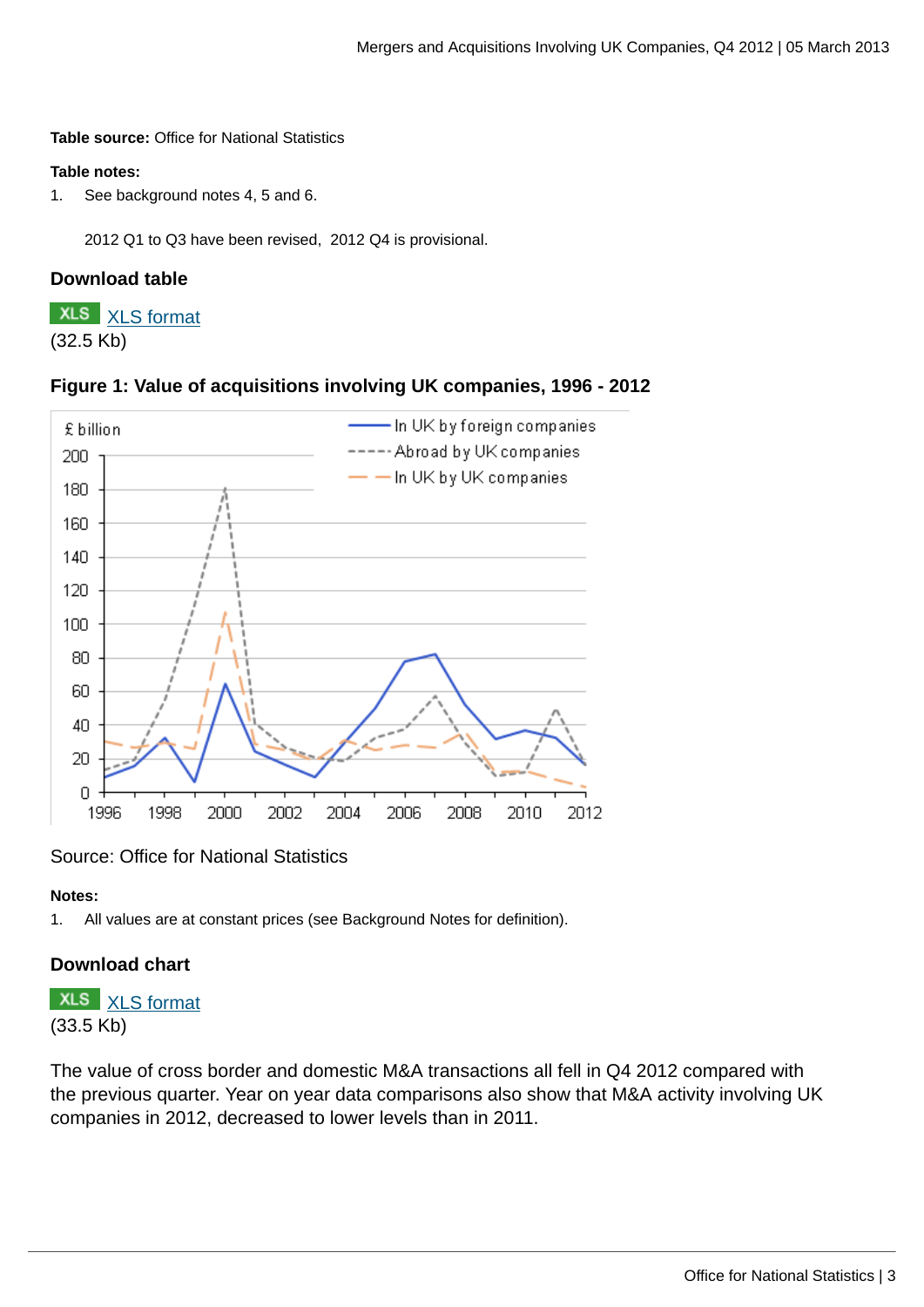The decrease in cross border and domestic transactions at the end of 2012 was in line with the views of external commentators such as [Ernst and Young](http://www.ey.com/UK/en/Newsroom/News-releases/12-12-13---UK-M-and-A-values-plummet-over-65-per-cent-in-2012-compared-to-the-credit-boom-of-2007) and [Experian](http://press.experian.com/United-Kingdom/Press-Release/manda-investment-hits-three-year-high-for-uks-large-firms.aspx), who announced that M&A activity had continued to decline throughout 2012.

In addition, the United Nations Conference on Trade and Development (UNCTAD) announced in its latest issue of [Global Investment Trends](http://unctad.org/en/PublicationsLibrary/webdiaeia2013d1_en.pdf) that cross border M&A activity in 2012 had fallen.

Both UK and global economic conditions remained subdued in the final quarter of 2012. GDP contracted on a quarterly basis after growth in the third quarter that was partly as a result of special one-off factors.

Overall, the underlying economic conditions remained weak throughout the year. However indicators of financial market activity suggest that conditions improved towards the end of the year. For example, the [Bank of England's Credit Conditions Survey 2012 Q4](http://www.bankofengland.co.uk/publications/Documents/other/monetary/ccs/creditconditionssurvey130103.pdf) reported improving access to credit for businesses.

Data from the International Monetary Fund (IMF) suggested banks' balance sheets in the UK expanded in 2012 Q4, after contracting in the previous quarters of 2012 and 2011. However, given the longer-term perspective of merger and acquisition activity, any increase in the number of transactions is unlikely to be reflected in these data series straight away.

# **Transactions abroad by UK companies**

This section illustrates the value and number of acquisitions and disposals abroad by UK companies over the last five years.

### **Value of Transactions (Table 1)**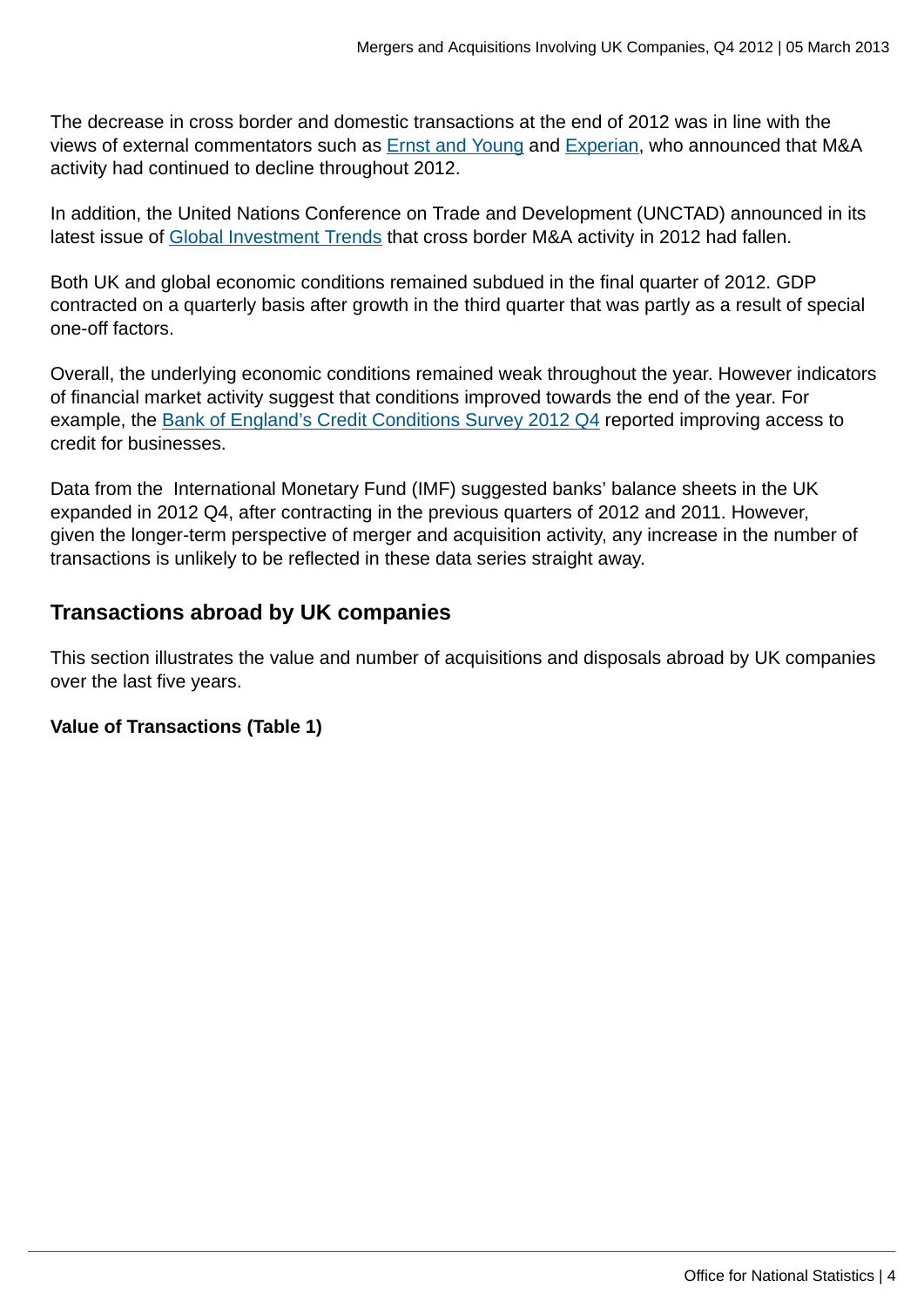

**Figure 2: Value of acquisitions abroad by UK companies**

### Source: Office for National Statistics

#### **Notes:**

- 1. At Q1 2010 the deal identification threshold for the mergers and acquisitions surveys was raised from £0.1million to £1.0million. There is therefore a discontinuity in the number of transactions reported as illustrated above.
- 2. All values are at current prices (see Background Notes for definition).

# **Download chart**

**XLS** [XLS format](http://www.ons.gov.uk:80/ons/rel/international-transactions/mergers-and-acquisitions-involving-uk-companies/q4-2012/chd-m-a-figure-2.xls)

(33.5 Kb)

**Number of Transactions (Table 1)**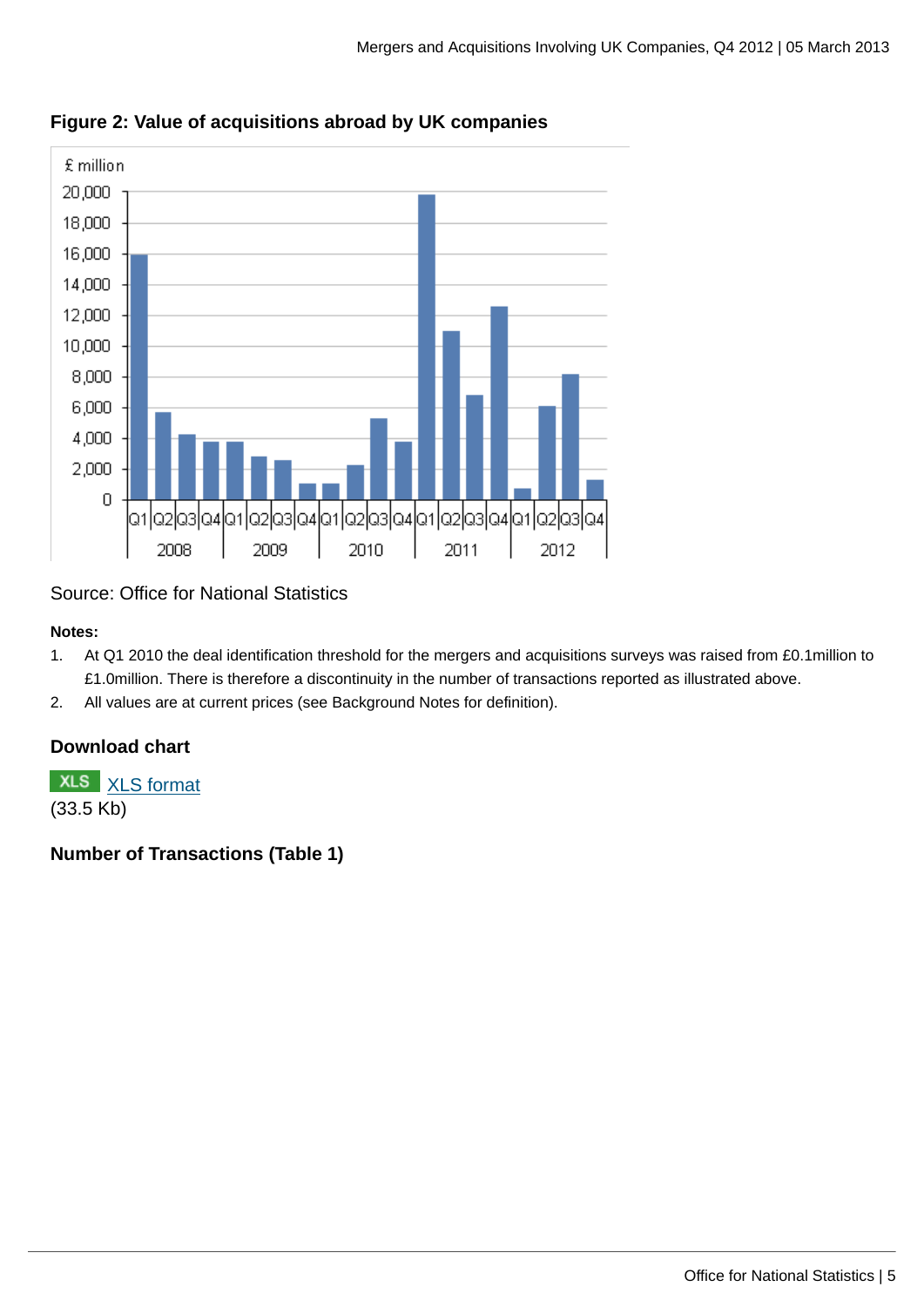

### **Figure 3: Number of acquisitions abroad by UK companies**

### Source: Office for National Statistics

#### **Notes:**

1. At Q1 2010 the deal identification threshold was raised from £0.1 million to £1.0 million. There is therefore a negligible discontinuity in the value of transactions reported in the table above.

### **Download chart**

# **XLS** [XLS format](http://www.ons.gov.uk:80/ons/rel/international-transactions/mergers-and-acquisitions-involving-uk-companies/q4-2012/chd-m-a-figure-3.xls)

(33.5 Kb)

The value of acquisitions abroad by UK companies fell from £8.2 billion in Q3 2012 to £1.3 billion in Q4 2012 (Figure 2). However, the Q3 2012 value was attributed to a small number of deals with large values. When compared with Q4 2011, the value of foreign companies acquired by UK companies fell dramatically from £12.6 billion, a decrease of approximately 90%, which may be an indication of a large downturn of M&A equity investment abroad, possibly due to weak investment growth abroad.

There were 22 acquisitions of foreign companies by UK companies in Q4 2012, similar to the number reported in the previous quarter (Figure 3). However the number of deals in Q4 2012 fell by approximately 66% when compared with the same quarter of the previous year, a decrease of 42 deals.

One significant transaction which occurred in Q4 2012 was the acquisition of Telstra Clear Ltd of New Zealand, by Vodafone Group Plc of the UK for a reported value of £0.4 billion.

Overall total expenditure on acquisitions abroad by UK companies fell in 2012 to £16.4 billion, from £50.2 billion in 2011. This is the lowest value reported for outward acquisitions since 2010 (£12.4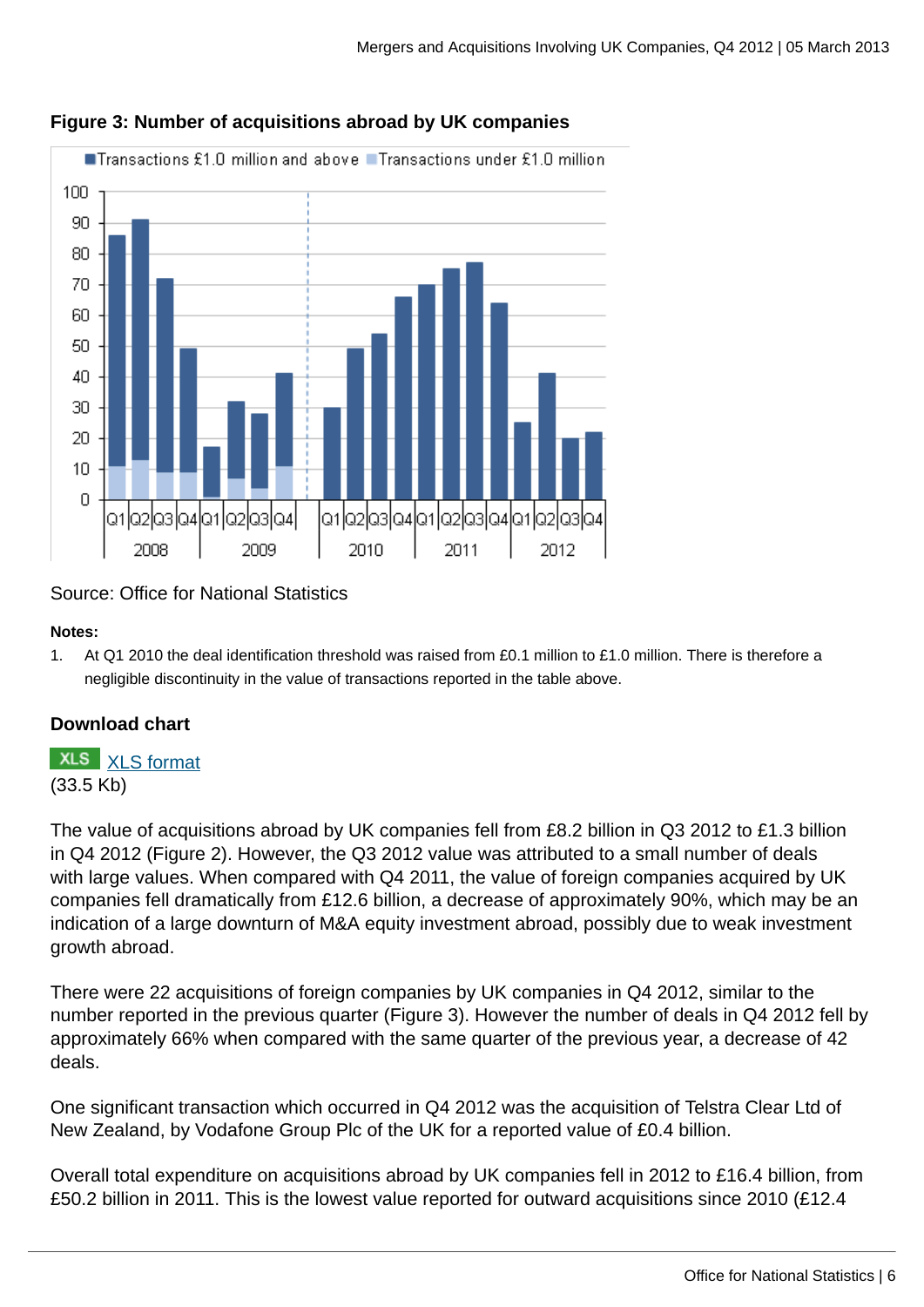billion). During 2012, there were 107 individual acquisitions of UK companies acquiring foreign businesses abroad with values of £0.1 million or greater.



**Figure 4: Area analysis of acquisitions abroad by UK companies**

### Source: Office for National Statistics

#### **Notes:**

1. All values are at constant prices (see Background notes for definition).

### **Download chart**

**XLS** [XLS format](http://www.ons.gov.uk:80/ons/rel/international-transactions/mergers-and-acquisitions-involving-uk-companies/q4-2012/chd-m-a-figure-4.xls) (28.5 Kb)

During 2012, investment abroad by UK companies acquiring foreign businesses showed a clear decline of activity across all regions when compared with 2011, evident by both the number and value of majority ownership acquisitions which evolved. Ongoing Euro zone debt concerns and global economic volatility during 2012 may have resulted in a continued restraint and hesitancy by UK companies when considering investing in European businesses.

The value of acquisitions made by UK companies investing in European companies stood at £8.5 billion in 2012. This reflected a substantial fall in investment from 2011 (£23.4 billion).

Expenditure by UK companies acquiring businesses in the Americas during 2012 was £6.7 billion, a 43% decrease when compared with the value in the previous year (£11.8 billion).

The value of acquisitions made by UK companies into Asia fell in 2012 to £0.5 billion, from £6.8 billion in 2011. During 2011, Vodafone Group Plc acquired a controlling stake in Vodafone Essar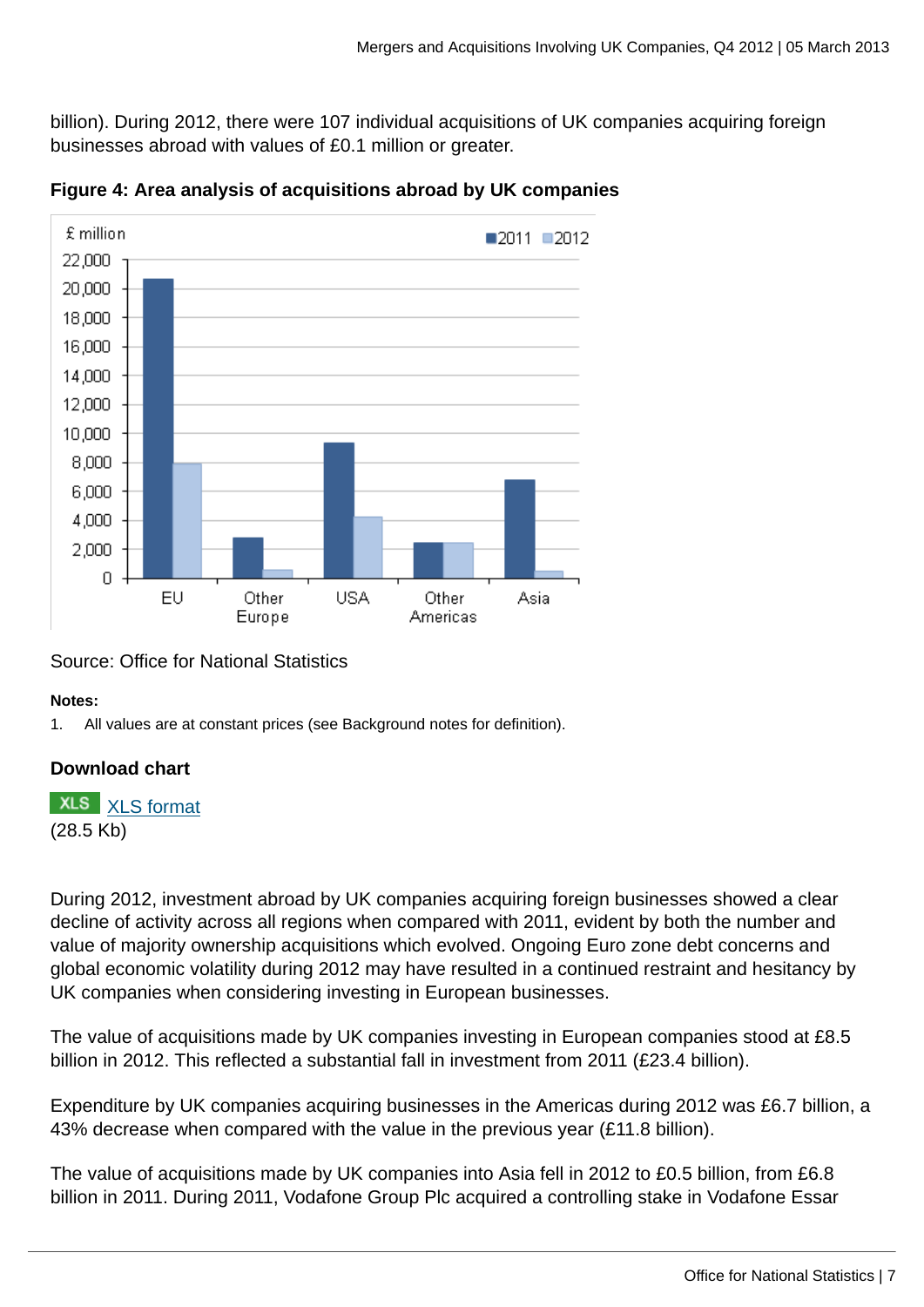India, Vedanta Resources Plc acquired Cairn India Ltd and Bumi Plc acquired Bumi Resources PT TBK of Indonesia. All three acquisitions were of significant value accounting for the majority of the higher value in 2011 compared with 2012. The number of transactions also fell in 2012 to eight down from 33 in the previous year.

#### **Value and Number of Disposals Abroad by UK Companies**

The value of disposals abroad by UK companies increased in Q4 2012, although the number of disposals actually fell. There were seven disposals in Q3 2012 with a value of £0.6 billion, compared with four disposals in Q4 2012 with a value of £1.1 billion. Both the value and number of disposals in Q4 2012 have decreased, compared with the same quarter a year ago, possibly due to lower exchange rates.

One significant transaction in Q4 2012 was the disposal of Companhia de Gas de Sao Paulo (Comgas) of Brazil by BG Group Plc of the UK for a reported value of £1.0 billion.

#### **Other significant transactions in 2012 included:**

- Old Mutual Plc of the UK **disposing** of Skandia Insurance Company Ltd of Sweden, for £2.1 billion.
- AstraZeneca Plc of the UK **acquiring** Ardea Biosciences Inc of the USA.
- ENRC Plc of the UK **acquiring** Shubarkol Komir JSC of Khazakhstan.
- Aggreko Plc of the UK **acquiring** Campanha Brasileria de Locacoe of Brazil.
- Anglo American Plc of the UK **acquiring** De Beers SA & DB Investments SA of Luxembourg.
- GlaxoSmithKline Plc of the UK **acquiring** Human Genome Sciences Inc of the USA.
- Dairy Crest Group Plc of the UK **disposing** of St Hubert SAS of France, for £0.3 billion.
- National Grid Plc of the UK **disposing** of Energy North Natural Gas Inc and Granite State Electric Company of the USA.

# **Transactions in the UK by foreign companies**

This section illustrates the value and number of acquisitions and disposals in the UK by foreign companies over the last five years.

#### **Value of transactions (Table 1)**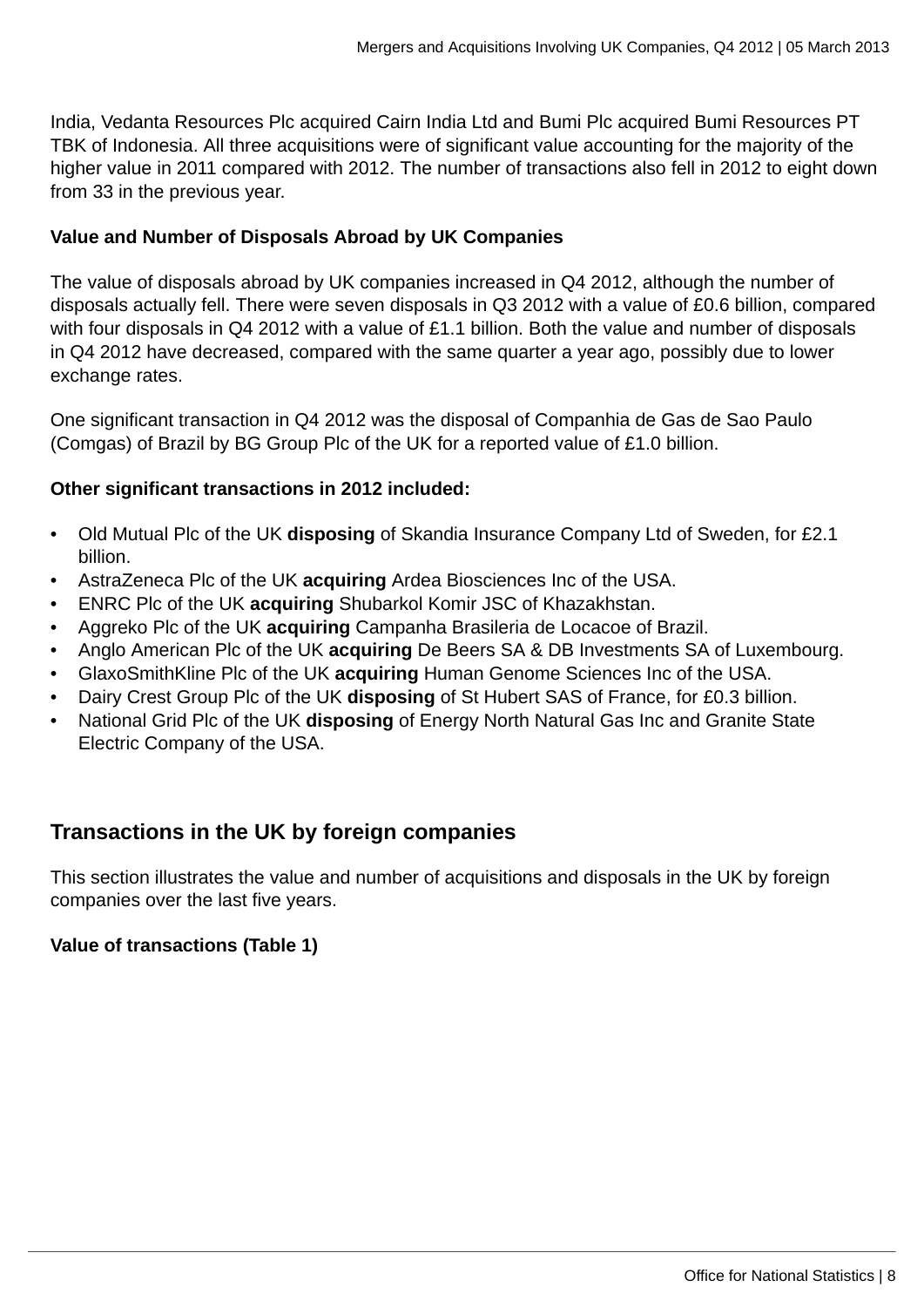

**Figure 5: Value of acquisitions in the UK by foreign companies**

# Source: Office for National Statistics

#### **Notes:**

- 1. At Q1 2010 the deal identification threshold was raised from £0.1 million to £1.0 million. There is therefore a negligible discontinuity in the value of transactions reported in the table above.
- 2. All values are at current prices (see Background Notes for definition).

# **Download chart**

**XLS** [XLS format](http://www.ons.gov.uk:80/ons/rel/international-transactions/mergers-and-acquisitions-involving-uk-companies/q4-2012/chd-m-a-figure-5.xls)

(34.5 Kb)

# **Number of Transactions (Table 1)**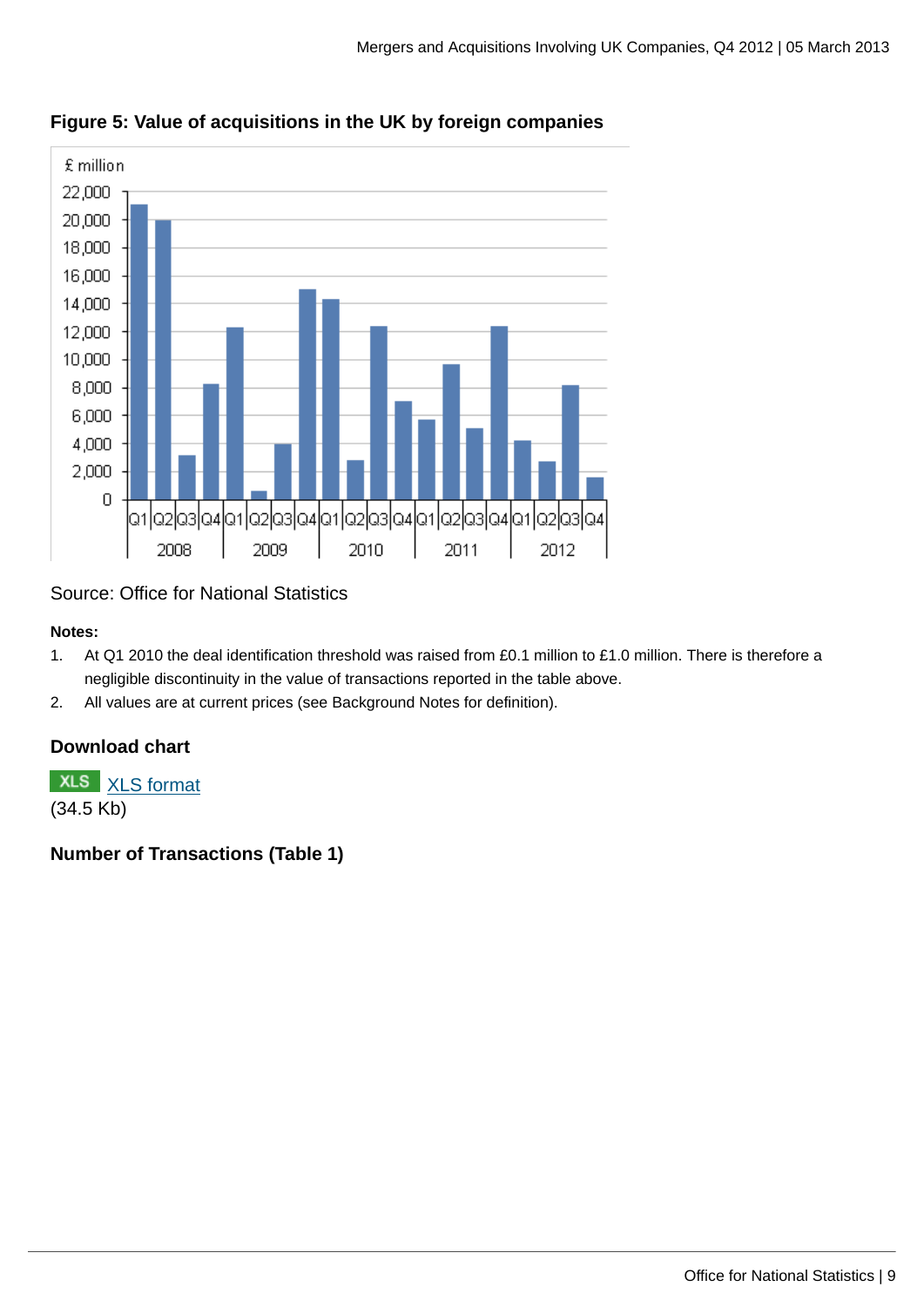

### **Figure 6: Number of acquisitions in the UK by foreign companies**

### Source: Office for National Statistics

#### **Notes:**

1. At Q1 2010 the deal identification threshold for the mergers and acquisitions surveys was raised from £0.1million to £1.0million. There is therefore a discontinuity in the number of transactions reported as illustrated above.

### **Download chart**

# **XLS** [XLS format](http://www.ons.gov.uk:80/ons/rel/international-transactions/mergers-and-acquisitions-involving-uk-companies/q4-2012/chd-m-a-figure-6.xls)

(33 Kb)

The value of acquisitions in the UK by foreign companies (inward investment) decreased substantially between Q3 and Q4 of 2012, from £8.2 billion to £1.6 billion (Figure 5). The Q4 2012 value is the lowest since Q2 2009. When comparing year on year, the value of inward acquisitions has fallen considerably, from £12.4 billion in Q4 2011 to £1.6 billion in Q4 2012, indicating continued weakening of overall UK M&A activity.

The number of inward acquisitions in Q4 2012 fell by approximately 49% from the previous quarter. There were 19 acquisitions of UK companies by foreign companies in Q4 2012 compared with 37 in Q3 2012 (Figure 6). The number of acquisitions also fell from 47 in Q4 2011 to 19 in Q4 2012.

One significant transaction which occurred in Q4 2012 was the acquisition by KKR Matterhorn (Jersey) G.P Limited, of Acteon Group Limited of the UK.

During 2012, the total value of acquisitions of UK companies by foreign companies stood at £16.7 billion, a decrease of approximately 49% compared with £33.0 billion in 2011. This was also the lowest value reported for acquisitions of UK companies by foreign companies since 2003 (£9.3 billion). The number of acquisitions of UK companies undertaken by foreign companies also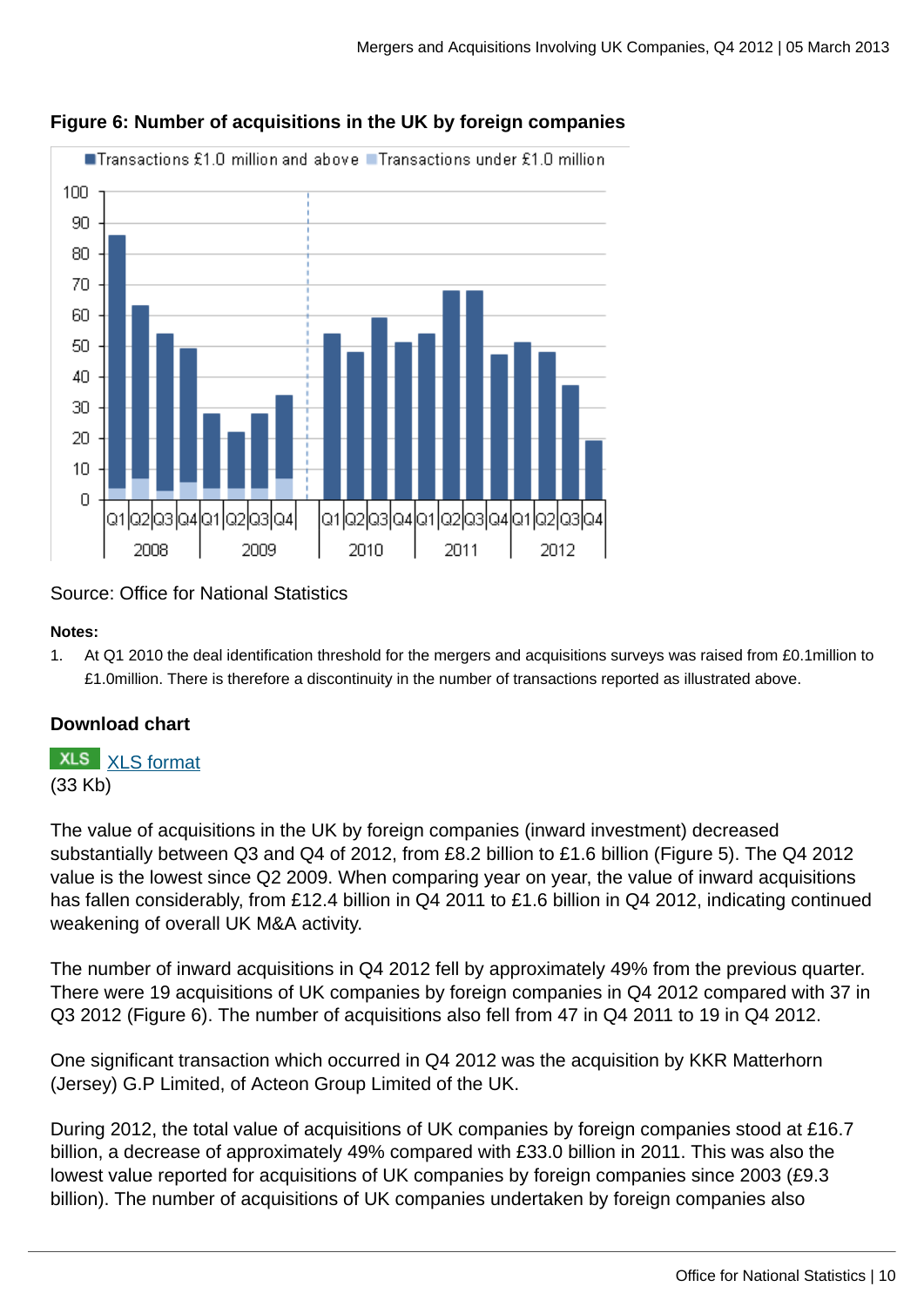declined during 2012, reporting 82 fewer deals than in 2011. This decline may indicate the continued effect of global economic uncertainty and reluctance by foreign investors to invest in the UK until more favourable conditions return.





### Source: Office for National Statistics

#### **Notes:**

1. All values are at constant prices (see Background Notes for definition).

### **Download chart**

**XLS** [XLS format](http://www.ons.gov.uk:80/ons/rel/international-transactions/mergers-and-acquisitions-involving-uk-companies/q4-2012/chd-m-a-figure-7.xls)

(18 Kb)

During 2012, investment in the UK by foreign companies showed a slightly mixed picture when compared with 2011. Investment into the UK from the USA saw a sharp drop in the value and number of acquisitions in 2012. A decline in activity was seen in Europe which may have been as a result of ongoing Euro zone debt concerns. However, investment from Asia and the Other Americas rose year on year, which may indicate that some emerging markets saw the acquisition of UK companies as a secure investment.

Expenditure by companies in the Americas acquiring businesses in the UK during 2012 was £10.1 billion, accounting for 60% of the total. This was a considerable decrease when compared with the value of £23.2 billion in the previous year. Furthermore, the number of transactions in the USA decreased from 87 deals in 2011 to 49 deals in 2012.

The total value of acquisitions made by European companies into the UK in 2012 was £4.4 billion, reflecting a fall of 42% from the Q3 2012 value of £7.6 billion.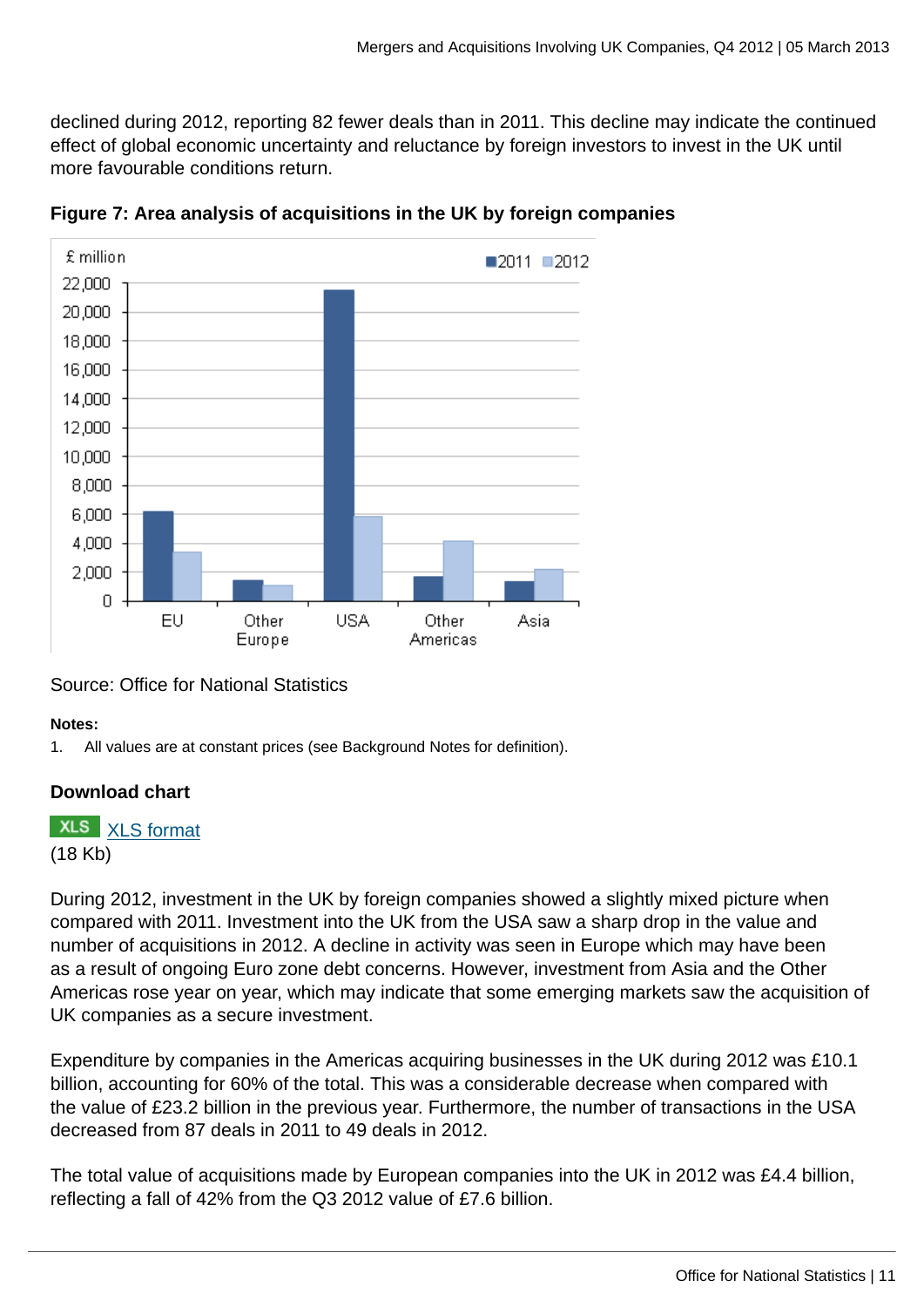Investment into the UK by companies located in Asia stood at £2.2 billion during 2012, compared with £1.4 billion in 2011. Significant acquisitions of UK companies by Asian companies during 2012 included the acquisition by China Guangdong Nuclear Power Holdings Corporation of Kalahari Minerals Plc of the UK and the acquisition of Cove Energy Plc of the UK by PTT Exploration and Production Plc of Thailand, for a reported value of £1.2 billion.

#### **Other significant transactions in the UK by Foreign Companies during 2012 included:**

- Virgin Group Holdings Ltd of the British Virgin Islands **acquiring** Northern Rock Plc of the UK.
- CGI Group Inc of Canada **acquiring** Logica Plc of the UK for a reported value of £1.7 billion.
- Vista Equity Patners LLC of the USA **acquiring** Misys Plc of the UK for a reported value of £1.3 billion.
- H&F Lux Holdco S.A.R.L. of Luxembourg **acquiring** CharterHouse Nadia 1 Ltd of the UK for a reported value of £1.1 billion.
- Canaccord Financial Inc of Canada **acquiring** Collins Stewart Hawkpoint Plc of the UK for a reported value of £0.3 billion.
- Terra Firma Capital Partners III LP of Guernsey **acquiring** The Garden Centre Group Ltd of the UK for a reported value of £0.3 billion.
- Landal Worldwide Corporation of the British Virgin Islands **acquiring** Arena Leisure Plc of the UK for a reported value of £0.1 billion.

# **Transactions in the UK by other UK companies**

This section illustrates the value and number of acquisitions in the UK by other UK companies over the last five years.

### **Value of Transactions (Table 8)**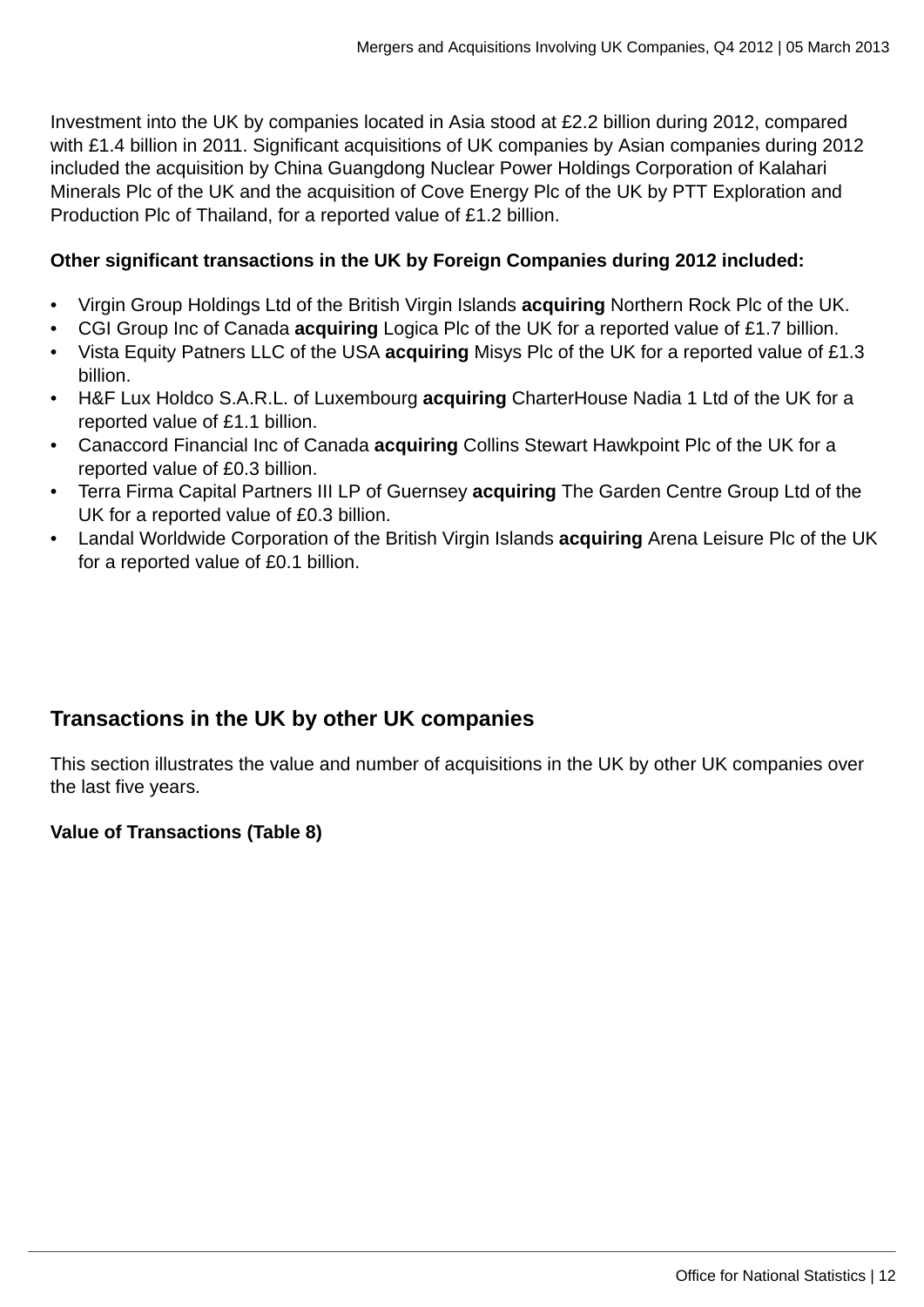

### **Figure 8: Value of acquisitions in the UK by other UK companies**

### Source: Office for National Statistics

#### **Notes:**

- 1. At Q1 2010 the deal identification threshold was raised from £0.1 million to £1.0 million. There is therefore a negligible discontinuity in the value of transactions reported in the table above.
- 2. All values are at current prices (see Background Notes for definition).

# **Download chart**

**XLS** [XLS format](http://www.ons.gov.uk:80/ons/rel/international-transactions/mergers-and-acquisitions-involving-uk-companies/q4-2012/chd-m-a-figure-8.xls)

(33 Kb)

# **Number of Transactions (Table 8)**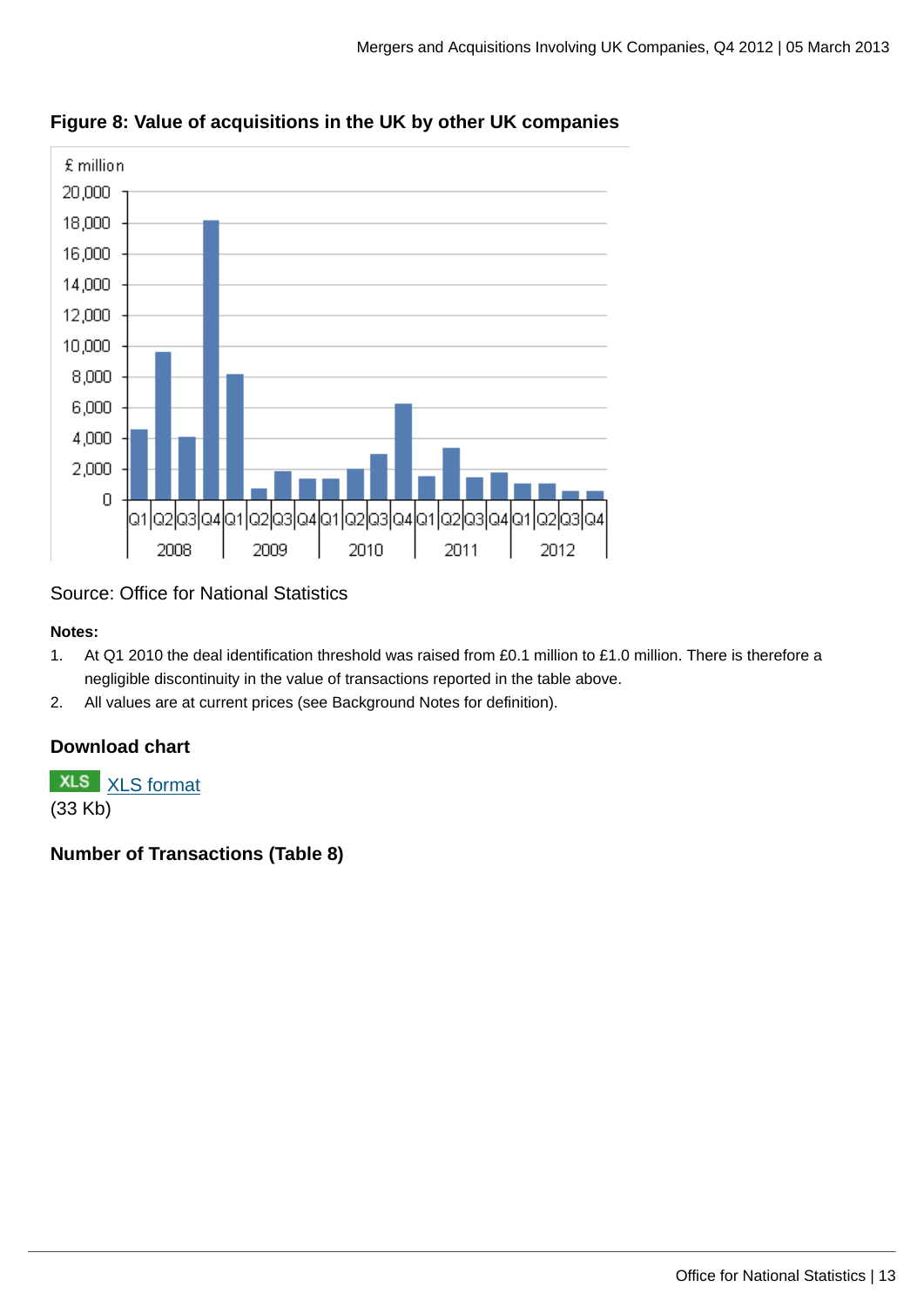

### **Figure 9: Number of acquisitions in the UK by other UK companies**

### Source: Office for National Statistics

#### **Notes:**

1. At Q1 2010 the deal identification threshold was raised from £0.1 million to £1.0 million. There is therefore a negligible discontinuity in the value of transactions reported in the table above.

### **Download chart**

# **XLS** [XLS format](http://www.ons.gov.uk:80/ons/rel/international-transactions/mergers-and-acquisitions-involving-uk-companies/q4-2012/chd-m-a-figure-9.xls)

(33.5 Kb)

The value of acquisitions in the UK by other UK companies (domestic investment) remained relatively stable between Q3 and Q4 2012 with a value of £0.6 billion (Figure 8). The most significant transaction recorded in Q4 2012 was the acquisition of Enara Group Limited by Mitie Group Plc for a reported £0.1 billion.

The number of acquisitions decreased between the second and fourth quarters of 2012 (Figure 9). There were 53 acquisitions of UK companies by other UK companies in Q4 2012, compared with 80 in Q2. Within these transactions there were 40 acquisitions of independent companies (75%) and 13 transactions by company groups involving their subsidiaries (25%). 2012 Q4 saw the lowest number of domestic transactions since ONS began collecting this series of data in 1986.

Both the number and value of domestic acquisitions during 2012 reported record low figures, when compared with 2011. The value of majority share ownership acquisitions in the UK by UK companies during 2012 was £3.3 billion, a large decrease when compared with the values reported since 2009. The total number of acquisitions involving majority ownership during 2012 was reported as 255 transactions, 118 fewer deals than in the previous year and slightly lower than the total number of deals reported in 2009.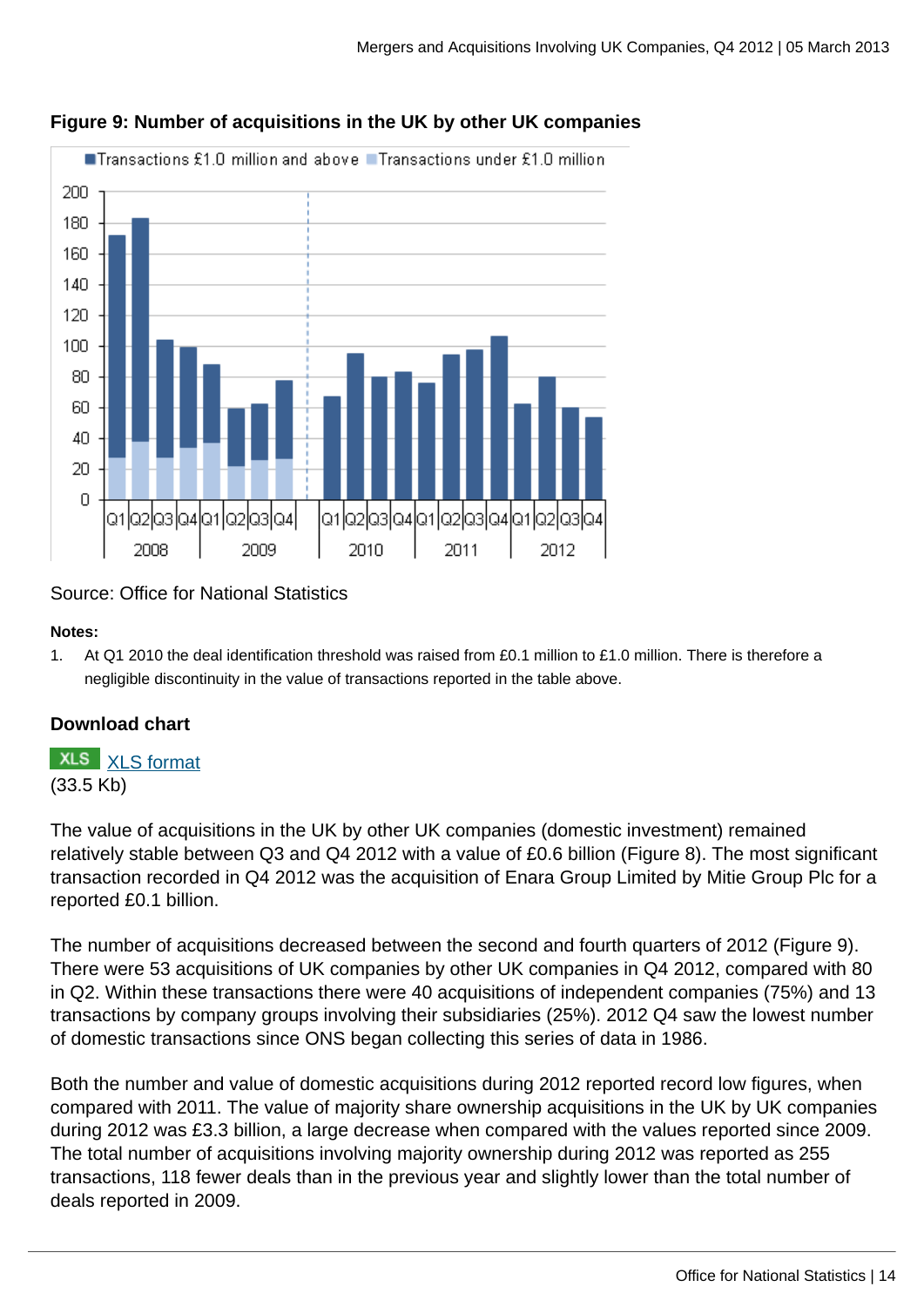These figures may be an indication of the continued caution by UK companies to delay undertaking equity capital transactions during the current UK economic conditions. Bank lending may have also prevented companies from obtaining agreeable credit terms required in order to secure the funding for acquisitions.

#### **Other significant domestic transactions during 2012 included:**

- Premier Oil Plc **acquiring** Encore Oil Plc for a reported value of £0.3 billion.
- Speedboat Holdco Limited **acquiring** BPG EquityCo Limited.

# **Background notes**

#### 1. **User Engagement**

We are constantly aiming to improve this release and its associated commentary. We would welcome any feedback you might have and would be particularly interested in knowing how you make use of these data to inform our work. Please contact us via email: [fdi@ons.gsi.gov.uk](mailto:fdi@ons.gsi.gov.uk) or telephone Ciara Williams-Fletcher on +44 (0)1633 456455.

#### 2. **Basic Quality Information**

The [Quality and Methodology Information \(656.3 Kb Pdf\)](http://www.ons.gov.uk:80/ons/guide-method/method-quality/quality/quality-information/business-and-energy/mergers-and-acquisitions.pdf) for Mergers and Acquisitions (M&A) surveys report describes in detail the intended uses of the statistics presented in this publication, their general quality and the methods used to produce them.

#### 3. **Relevance to Users**

Within ONS, the mergers and acquisitions data are considered to be essential for producing Balance of Payments and economic accounts statistics. The survey results forms important components of the UK Balance of Payments and the National Economic and Financial Accounts and are vital in the measurement of the financial and non-financial business sector accounts.

The Cross-Borders Mergers and Acquisitions survey (M&A) data are used in the compilation of the estimates of Foreign Direct Investment (FDI). These data meet the needs of FDI by collecting data on all acquisitions which lead to a holding in excess of 10% of the issued share capital. These estimates then feed into the UK Balance of Payments and the 'Rest of the World' sector of the financial accounts in the National Accounts, for which there is an EU legal requirement. Individual transaction information is also used to estimate the counterpart in 'portfolio' investment flows for monthly Balance of Payments.

The data collected are also used in updating business structures and country of ownership codes on the Inter-Departmental Business Register (IDBR). The IDBR is a comprehensive list of UK businesses that is used by government for statistical purposes.

#### **Elsewhere in government, examples of departments who use the data include:**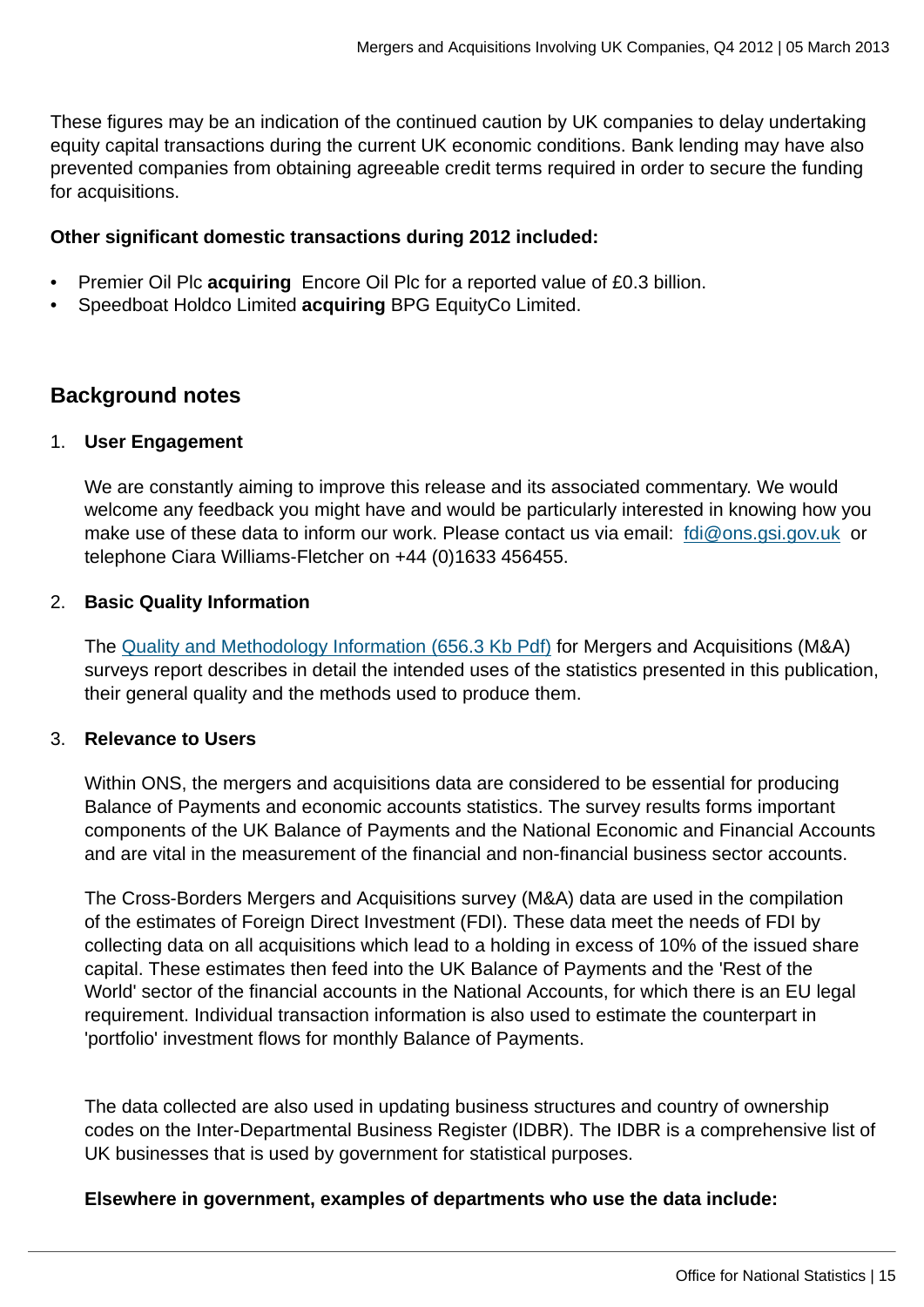- HM Treasury, Economic Analysis Division, where the data is used in preparing briefing and forecasting;
- Department for Business, Innovation and Skills, where direct investment data is required for ministerial briefing, parliamentary questions and in formulating trade policy;
- UK Trade & Investment, where the information is used for briefing on the extent to which the UK is successful in attracting inward investment;
- HM Revenue and Customs, where the data is used to help in forecasting company taxation.

### **Non-government users include:**

- Private companies which are interested in analysing country and industry data for trends by foreign firms in the UK and by UK companies abroad and also for researching corporate finance activity and for the purpose of investment banking;
- UK embassies of foreign countries, which are interested in information on specific countries and companies making acquisitions, and
- Private sector economists, journalists and academics who are interested in information on particular industries and particular countries for research purposes and who use the data for periodic statistical comparisons.

Feedback from users has indicated that the information received from the M&A survey has a high degree of relevance across the above user groups, meets the vast majority of user needs, and all information currently collected and published is used.

### **Source of data:**

The information collected is based on reports in the financial press, specialist magazines, company and financial websites supplemented by special surveys to businesses to determine the form, value and timing of each transaction.

Global M&A activity is often driven by the availability of credit and company profits as well as a sense of confidence in the economic outlook. The majority of large M&A deals involve some element of borrowing or leveraging and therefore when credit markets freeze, as happened in the 2007 global financial crisis, and the subsequent Euro area sovereign debt crisis, then M&A activity is curtailed. A poor global credit market would discourage M&A activity.

If the information is not yet in the public domain, such transactions may not be reflected in the analysis. Where full information has not yet been received on the details of the acquisition or disposal, the value of the transaction indicated in the public domain is used as an interim estimate.

The data shown in this release relate solely to mergers and acquisitions undertaken by companies: acquisitions by individuals are not included.

All values are published as current prices which are the prices as they were at the time of measurement and not adjusted for inflation.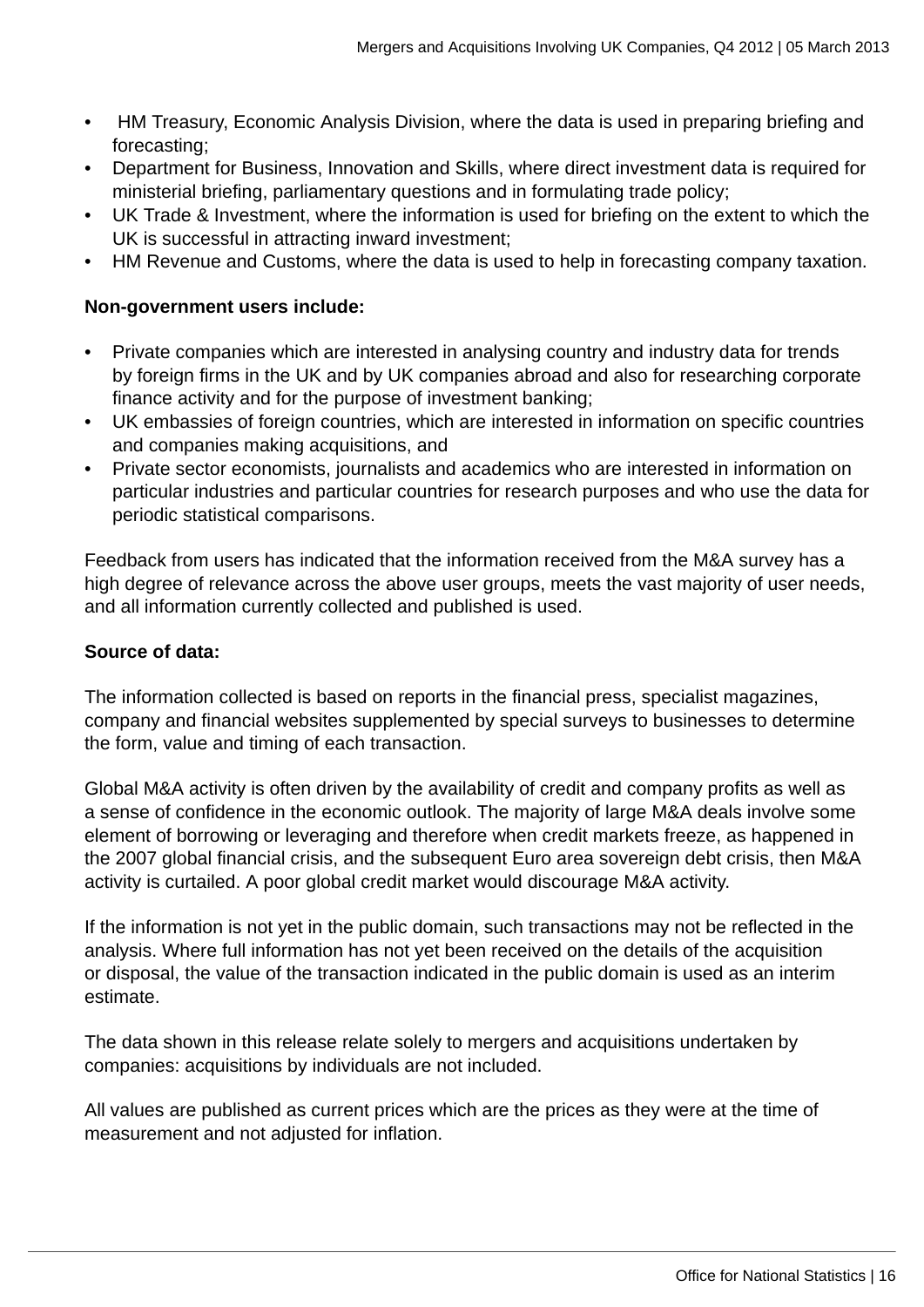#### 4. **Significant Transactions**

Significant Transactions tables show the reported figures for a selection of significant transactions which occurred in the quarter, where 'significance' is defined as the absolute value of the deal. The figures shown are usually the ones available from the financial press or other sources in the public domain although occasionally, with the consent of the company, the value returned to the Office for National Statistics (ONS) is used in the tables instead of the press reported figure. If the company's consent cannot be obtained then the deal is excluded, however, the values are included in the aggregate tables. Occasionally, therefore, a large deal may be missing (suppressed) from the lists so it is best to regard these tables as an indication of the ranking of deals rather than a completely exhaustive listing. Press reported figures often differ to some extent from those supplied by companies to ONS and it is the latter which are used in compiling statistical aggregates in tables 1-10. Included in the prices quoted in the tables of significant transactions is the total published price paid for the company excluding any assumed debt where known. Deferred payments are included in the reported price even if the payment is made in a different quarter.

### 5. **Types of Transactions Covered**

**Mergers are acquisitions** in which all or part of the payment is made in shares, such that the shareholders of the two companies become shareholders of a new, combined company group.

**Demergers** are disposals where a company group divides into two or more separate companies, in such a way that the shareholders of the restructured companies remain the same, or retain the equivalent value shareholding in one of the newly independent companies. Demergers are included in the statistics within disposals.

**Cross-border acquisitions** denote transactions where a company in one country acquires, either directly or indirectly, a controlling interest in a company in another country.

**Direct transactions** are those where a company in one country acquires a controlling interest in a company incorporated in another country.

**Indirect transactions** are those where a company uses an existing foreign subsidiary to acquire a controlling interest in a company incorporated in another country. The acquiring foreign intermediate company may be located in the same country in which the acquisition is being made or in a different country.

**Acquisitions within the UK by other UK companies** denote mergers and acquisitions involving only UK registered companies.

Where the acquired company was a subsidiary of another company the transaction is classified as a sale between company groups.

The phrase 'acquisitions in the UK by UK companies' refer to deals where the ultimate ownership remains in the UK. This heading does not cover the total number or value of deals where a UK company is the acquirer. When a foreign company acquires a UK company through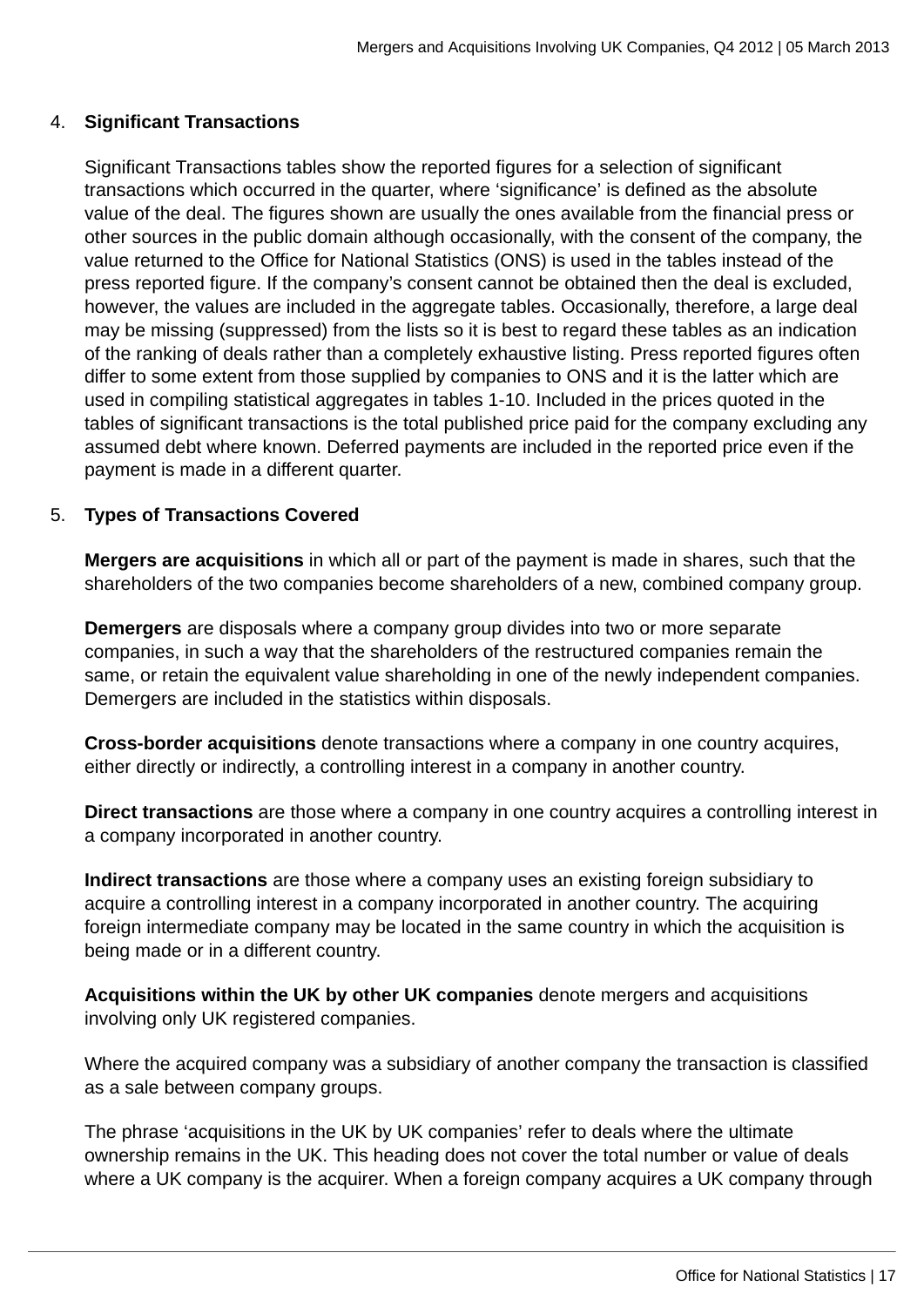one of its existing UK subsidiaries or a UK registered special purpose vehicle that deal is shown as part of the data under 'acquisitions in the UK by foreign companies'.

#### 6. **Financing**

This statistical bulletin provides details of the application of funds to effect mergers and acquisitions and the proceeds raised from disinvestments and demergers.

For indirect foreign transactions there is the added complication of considering the movements of funds either as capital injection or in the form of loans between parent companies and their foreign subsidiaries making the acquisition. Occasionally, the foreign subsidiary obtains the funds required partly or entirely outside the UK from sources such as:

- Own resources.
- Borrowing from banks and other local sources.
- Share, bond and other capital or notes issued abroad.

A transaction may be funded by more than one method.

#### 7. **Revisions**

Data for Q1, Q2 and Q3 2012 have been revised in the light of new information, and so revisions to the data for Q1, Q2 and Q3 2012 have been published in this statistical bulletin. No further revisions to data prior to Q1 2012 have been made. Therefore time series data for all quarters of 2011 and any previous historic quarterly periods remains unchanged.

Annual data tables for 2012 are produced in conjunction with the Q4 2012 data. Revisions to the 2012 quarterly and annual figures are re-calculated at Q1 2013 only. No revisions to annual data prior to 2012 have been made. Therefore time series data for previous historic annual periods remain unchanged.

Revisions to the aggregates used in M&A principally occur for the following reasons:

#### **Completion of transactions**:

On announcement of a proposed transaction an expected completion date is usually given. The publicly reported values will be allocated to the quarter of expected completion. If the transaction is ultimately completed in an earlier or later quarter, the recorded values will be reallocated to the new quarter.

#### **Publicly reported values**:

Publicly reported values are initially used to compile the aggregates. These can vary considerably from the values ultimately supplied by the respondents, frequently because the assumption of debt has been included in the publicly reported value. A nominal value is applied if no publicly reported value is available. The final values used to create the aggregates are those supplied by the respondent.

#### **Non-completion of transactions**: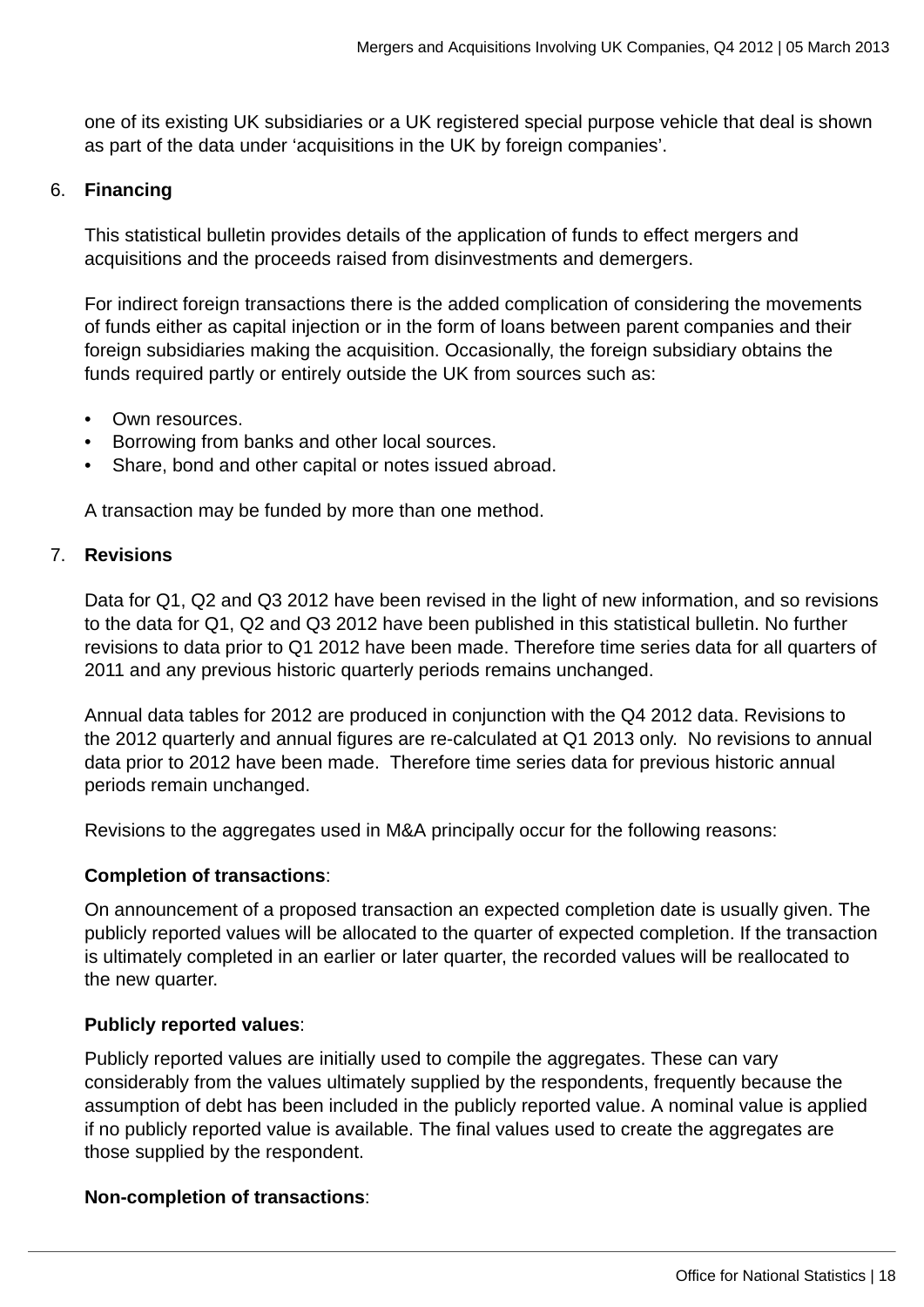On announcement of a proposed transaction the publicly reported value of the transaction is recorded. If the transaction does not subsequently take place the recorded value will be deleted.

#### **Non-share transactions**:

On announcement of a proposed transaction it may appear that there will be transactions in the share capital of the companies involved and the publicly reported values will be recorded. If subsequent information contradicts this the recorded values will be amended or deleted.

#### **Control**:

On announcement of a proposed transaction it may appear that the transaction will give the purchasing company control of the purchased company, that is, a share ownership of greater than 50%. If subsequent information contradicts this the recorded values will be amended or deleted.

#### **Revisions from respondents**:

Very occasionally respondents revise the values that they have previously supplied to ONS. The revised values are those used to create the aggregates.

#### **Average revisions over the previous five quarters**

|                                          | <b>Value in latest</b><br>quarter | <b>Average revision</b><br>(Bias) | <b>Average revision</b><br>without regard<br>to sign (Average<br><b>Absolute</b><br><b>Revision)</b> |
|------------------------------------------|-----------------------------------|-----------------------------------|------------------------------------------------------------------------------------------------------|
|                                          |                                   |                                   |                                                                                                      |
| Value of Outward<br>Acquisitions         | 8182.0                            | 858.0                             | 824.8                                                                                                |
| Value of Outward<br><b>Disposals</b>     | 1108.0                            | 276.2                             | 256.5                                                                                                |
| Value of Inward<br>Acquisitions          | 8175.0                            | 446.2                             | 394.3                                                                                                |
| Value of Inward<br><b>Disposals</b>      | $\sim$                            | $\sim$                            | $\sim$                                                                                               |
| <b>Value of Domestic</b><br>Acquisitions | 608.0                             | 189.4                             | 160.5                                                                                                |
|                                          |                                   |                                   |                                                                                                      |

**Table source:** Office for National Statistics

£ million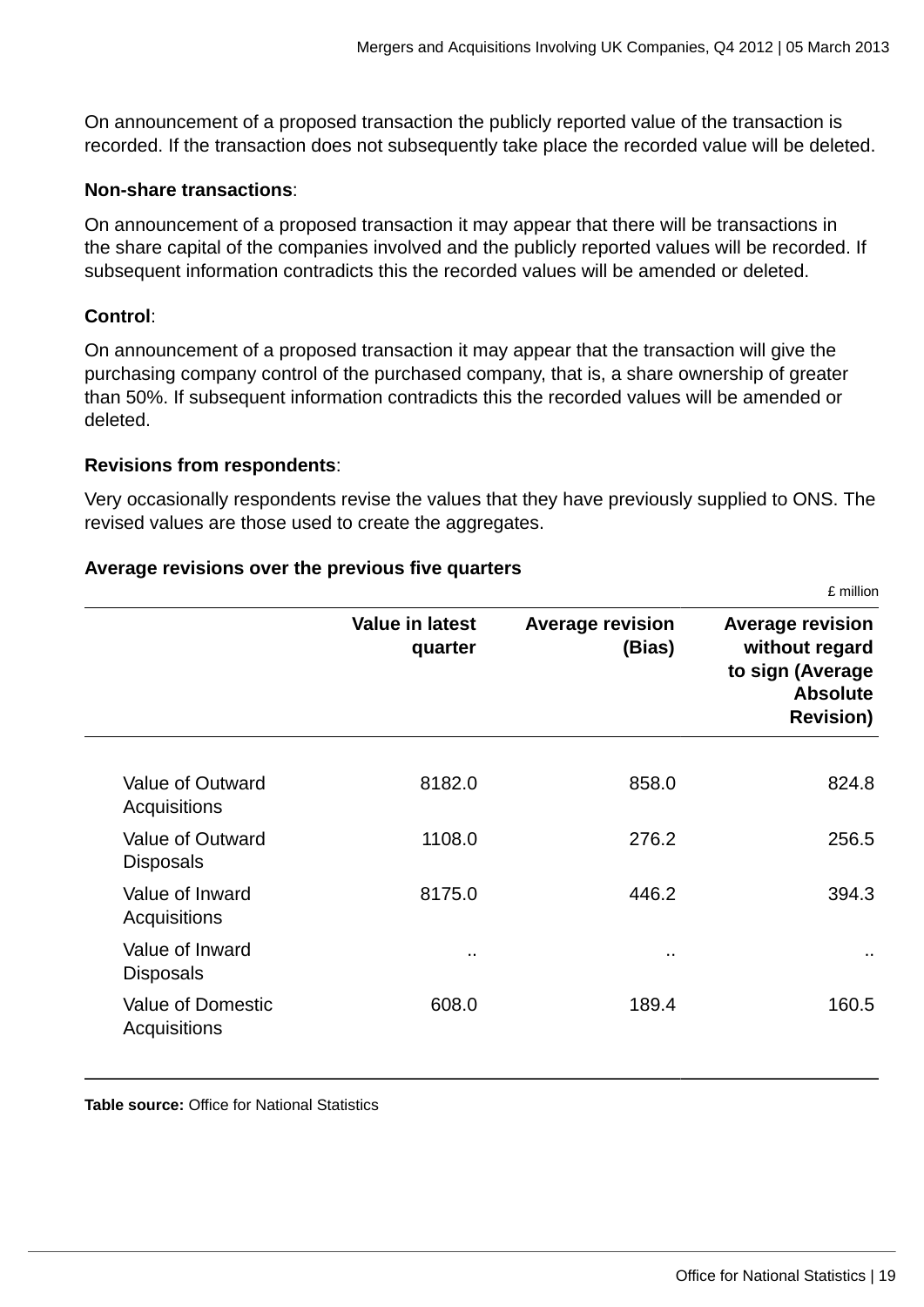#### **Download table**

**XLS** [XLS format](http://www.ons.gov.uk:80/ons/rel/international-transactions/mergers-and-acquisitions-involving-uk-companies/q4-2012/prt-m-a-revisions-values.xls) (18 Kb)

#### **Average revisions over the previous five quarters**

|                                           | Number in latest quarter | <b>Average Revision (Bias)</b> |
|-------------------------------------------|--------------------------|--------------------------------|
| Number of Outward<br>Acquisitions         | 20                       | 15.2                           |
| Number of Outward<br><b>Disposals</b>     | 7                        | 5.0                            |
| Number of Inward<br>Acquisitions          | 37                       | 11.8                           |
| Number of Inward<br><b>Disposals</b>      | 3                        | $-13.4$                        |
| <b>Number of Domestic</b><br>Acquisitions | 60                       | 19.0                           |

**Table source:** Office for National Statistics

#### **Download table**

**XLS** [XLS format](http://www.ons.gov.uk:80/ons/rel/international-transactions/mergers-and-acquisitions-involving-uk-companies/q4-2012/prt-m-a-revisions-no.xls) (29.5 Kb)

The difference between the first and later estimate give an indication of the magnitude of one component of error in the first estimate. A statistical test is applied to the average revisions to find out if there is bias in the estimates. The revisions are considered to be biased if the mean revision is significantly different from zero. Analyses indicate statistically significant bias in the revisions for the value of inward acquisitions, however, as a caveat, a relatively short period of time is being considered (implying that the degrees of freedom are low). For the other variables, these tests were not statistically significant for any of the key variables implying that the average revision might be non zero simply through random effects.

This reflects the fact that the primary reason for revisions to the numbers of transactions is the identification of further deals after the statistics are initially released.

#### 8. **Response Rates**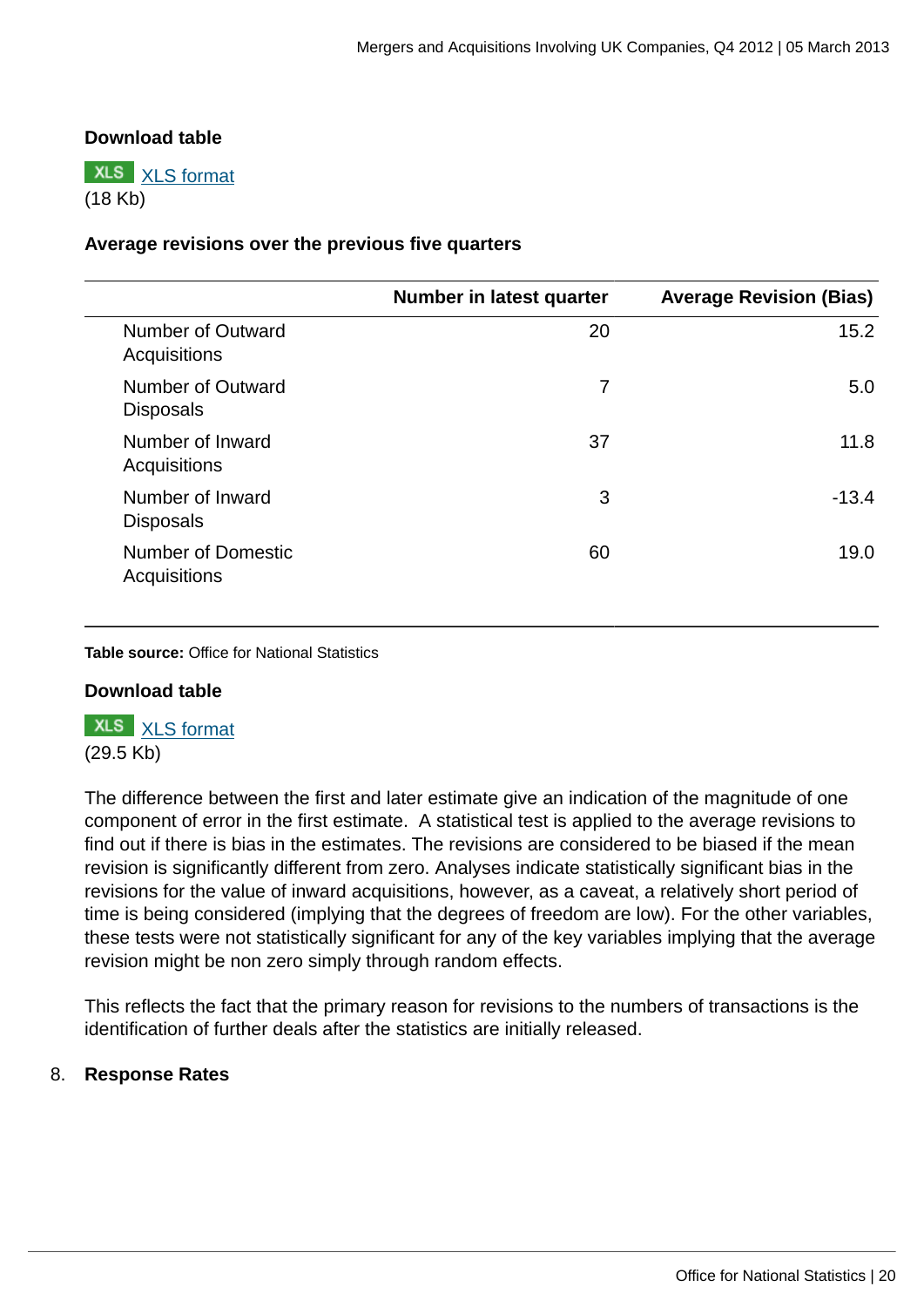#### **Response rates**

| <b>Cross-border mergers and acquisitions: Outwards</b> |         |         |
|--------------------------------------------------------|---------|---------|
| Statistics of Sample Size – Latest Survey Conducted:   |         |         |
| <b>Reference Period</b>                                | Q3 2012 | Q4 2012 |
| Response Rate (%)                                      | 96      | 88      |
| <b>Cross-border mergers and acquisitions: Inwards</b>  |         |         |
| Statistics of Sample Size – Latest Survey Conducted:   |         |         |
| <b>Reference Period</b>                                | Q3 2012 | Q4 2012 |
| Response Rate (%)                                      | 80      | 82      |
| Domestic mergers and acquisitions (DAM)                |         |         |
| Statistics of Sample Size - Latest Survey Conducted:   |         |         |
| <b>Reference Period</b>                                | Q3 2012 | Q4 2012 |
| Response Rate (%)                                      | 96      | 83      |

**Table source:** Office for National Statistics

#### **Download table**

**XLS** [XLS format](http://www.ons.gov.uk:80/ons/rel/international-transactions/mergers-and-acquisitions-involving-uk-companies/q4-2012/prt-m-a-response.xls) (30 Kb)

#### 9. **Notes to Tables**

The deal identification threshold has been increased at Q1 2010 to a value of £1.0 million from a previous value of £0.1 million. As a consequence there is a discontinuity in the number of deals reported from Q1 2010 onwards compared with previous periods. The size of this discontinuity is highlighted in figures 3, 5 and 7.

Symbols used in the tables are:

.. Figure suppressed to avoid disclosure of information relating to individual enterprises.

– Nil or less than half the final digit shown.

The sum of constituent items in tables may not always agree exactly with the totals shown due to rounding.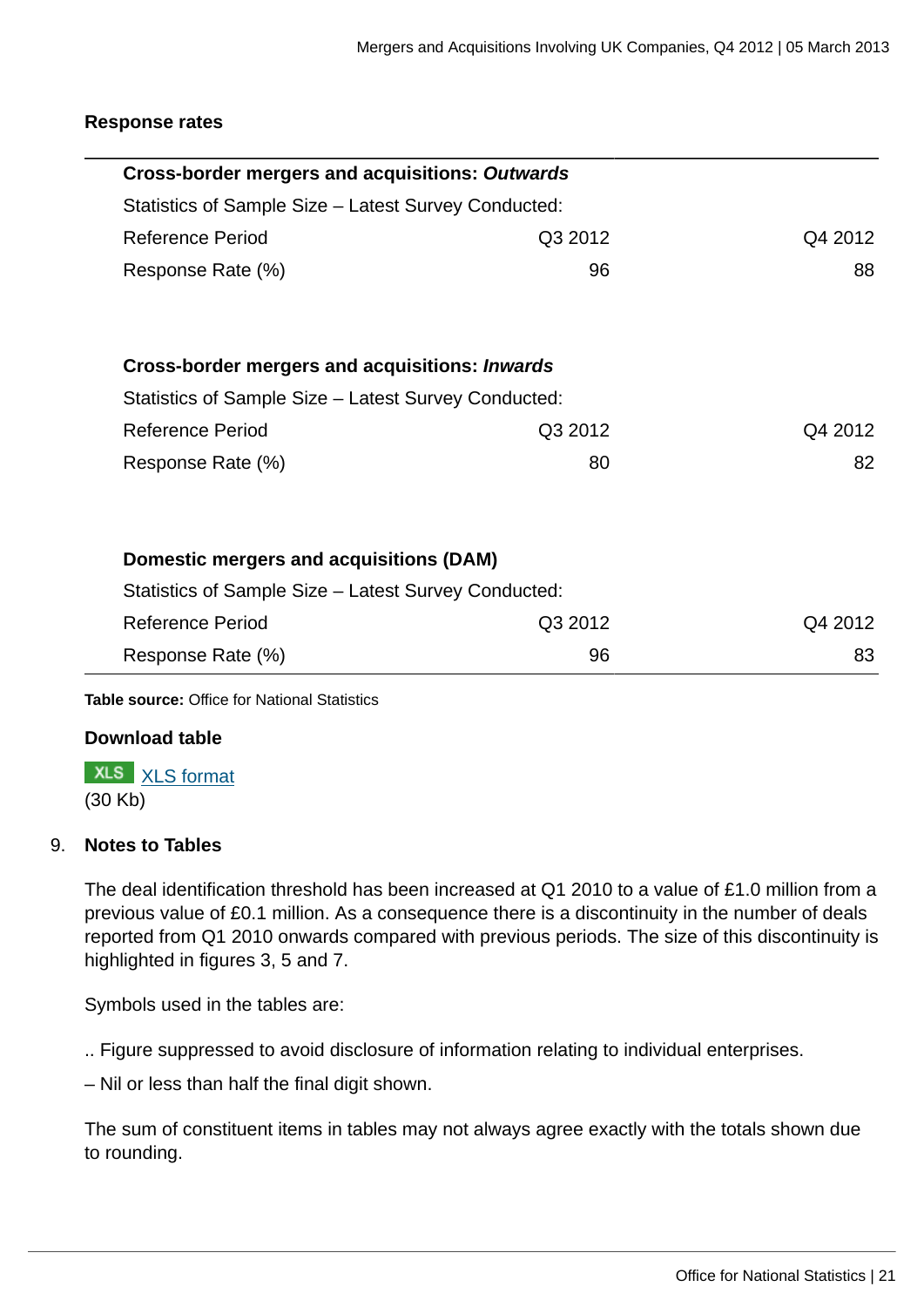#### 10. **Office for National Statistics**

The Office for National Statistics (ONS) is the executive office of the UK Statistics Authority, a non-ministerial department which reports directly to Parliament. ONS is the UK government's single largest statistical producer. It compiles information about the UK's society and economy, and provides the evidence-base for policy and decision-making, the allocation of resources, and public accountability. The Director General of ONS reports directly to the National Statistician who is the Authority's Chief Executive and the Head of the Government Statistical Service.

The UK Statistics Authority has reviewed this publication in their report: ["Assessment](http://www.statisticsauthority.gov.uk/assessment/assessment/assessment-reports/assessment-report-164---statistics-on-international-transactions.pdf) [of compliance with the Code of Practice for Official Statistics": Statistics of International](http://www.statisticsauthority.gov.uk/assessment/assessment/assessment-reports/assessment-report-164---statistics-on-international-transactions.pdf) [Transactions,](http://www.statisticsauthority.gov.uk/assessment/assessment/assessment-reports/assessment-report-164---statistics-on-international-transactions.pdf) which was published on 8 December 2011. This review recommended that the Mergers and Acquisitions estimates be designated as National Statistics, subject to ONS carrying out certain requirements. ONS is working hard to meet the requirements set out in this assessment report.

National Statistics are produced to high professional standards set out in the Code of Practice for Official Statistics. They undergo regular quality assurance reviews to ensure that they meet customer needs. They are produced free from any political interference.

#### 11. **Social media**

Follow ONS on [Twitter](http://www.ons.gov.uk:80/ons/external-links/social-media/twitter.html) and receive up to date information about our statistics.

Like ONS on **[Facebook](http://www.ons.gov.uk:80/ons/external-links/social-media/index.html)** to receive our updates in your newsfeed and to post comments on our page.

Watch our videos on [YouTube.](http://www.ons.gov.uk/ons/external-links/social-media/youtube.html)

#### 12. **The Government Statistical Service (GSS)**

The GSS is a network of professional statisticians and their staff operating both within the Office for National Statistics and across more than 30 other government departments and agencies.

#### 13. **Special events**

ONS has recently published commentary, analysis and policy on 'Special Events' which may affect statistical outputs. For full details go to the [special events](http://www.ons.gov.uk:80/ons/guide-method/method-quality/general-methodology/special-events-group/index.html) page on the ONS website.

#### 14. **Discussing ONS business statistics online**

There is a [Business and Trade Statistics community](http://www.statsusernet.org.uk/StatsUserNet/Communities/ViewCommunities/CommunityDetails/?CommunityKey=36dd28ed-e10a-440e-b7fb-86650b746c43) on the StatsUserNet website. [StatsUserNet](http://www.statsusernet.org.uk/Home/) is the Royal Statistical Society's new interactive site for users of official statistics. The community objectives are to promote dialogue and share information between users and producers of official business and trade statistics about the structure, content and performance of businesses within the UK. Anyone can join the discussions by registering via either of the links above.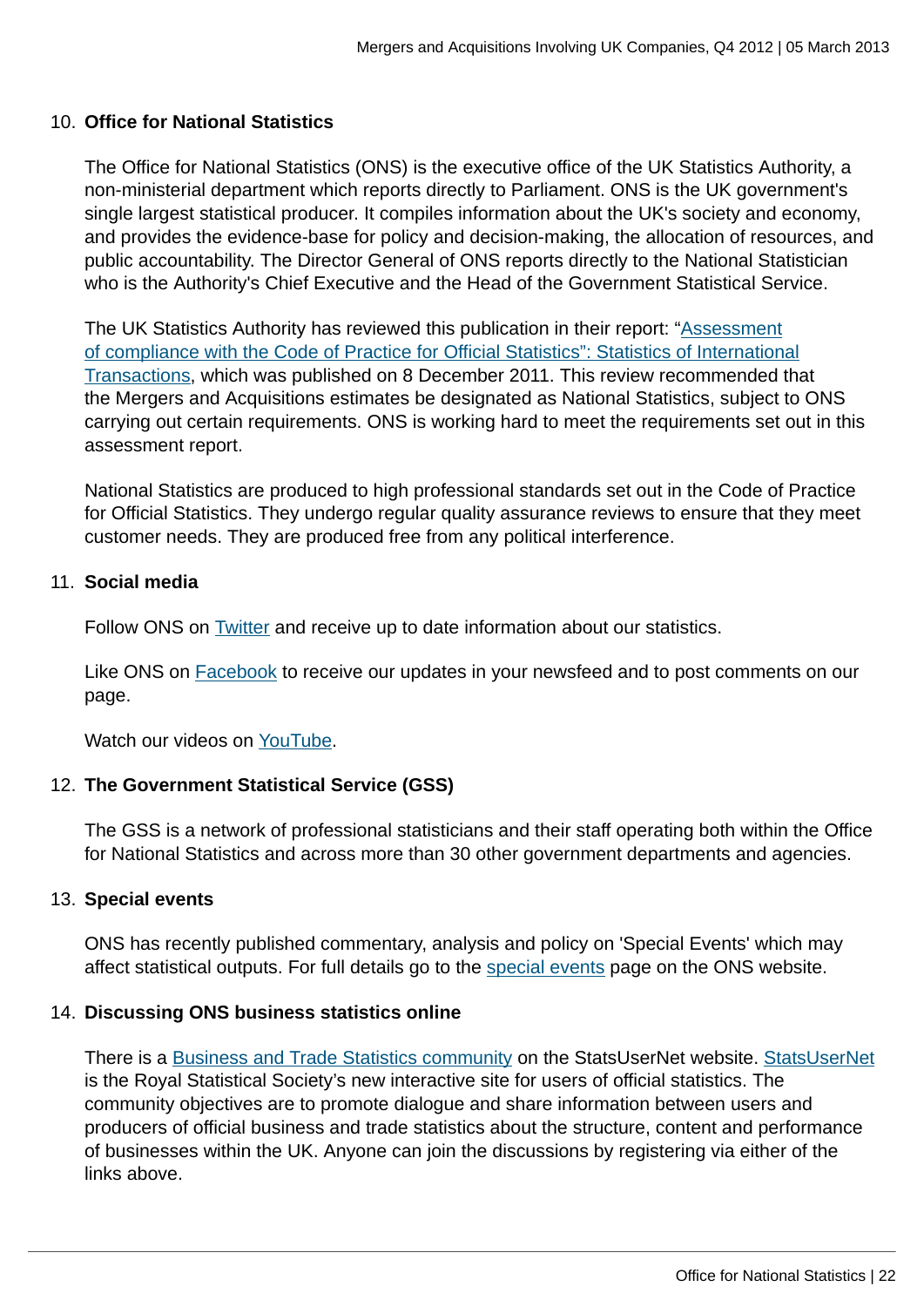#### 15. **Release policy**

All data in this release can be downloaded free of charge from the ONS website. Here are the instructions to obtain a full time series of data from the statistical bulletin or release pages:

- Select 'Data in this release',
- Select 'View datasets associated with this release',
- Select the latest release,
- Select 'Select series from this dataset',
- Select the reference table of interest,
- Select 'View series',
- Select the series of interest (Hint: for a custom download you can use SHIFT to select a range of series or CTRL to select multiple individual series),
- Select 'View selection',
- Select 'Download'.

Alternatively, for low-cost tailored data call Online Services on +44 (0)845 601 3034 or email [info@ons.gsi.gov.uk.](mailto:info@ons.gsi.gov.uk)

16. Details of the policy governing the release of new data are available by visiting [www.statisticsauthority.gov.uk/assessment/code-of-practice/index.html](http://www.statisticsauthority.gov.uk/assessment/code-of-practice/index.html) or from the Media Relations Office email: [media.relations@ons.gsi.gov.uk](mailto:media.relations@ons.gsi.gov.uk)

These National Statistics are produced to high professional standards and released according to the arrangements approved by the UK Statistics Authority.

# **Copyright**

© Crown copyright 2013

You may use or re-use this information (not including logos) free of charge in any format or medium, under the terms of the Open Government Licence. To view this licence, visit www.nationalarchives.gov.uk/doc/open-government-licence/ or write to the Information Policy Team, The National Archives, Kew, London TW9 4DU, or email: [psi@nationalarchives.gsi.gov.uk](mailto:psi@nationalarchives.gsi.gov.uk).

This document is also available on our website at [www.ons.gov.uk.](http://www.ons.gov.uk/)

### **Statistical contacts**

| <b>Name</b>     | <b>Phone</b>                                            | <b>Department</b> | <b>Email</b> |
|-----------------|---------------------------------------------------------|-------------------|--------------|
| Ciara Williams- | +44 (0)1633 456455 Business Outputs foli@ons.gsi.gov.uk |                   |              |
| <b>Fletcher</b> |                                                         | and Development   |              |
|                 |                                                         | <b>Division</b>   |              |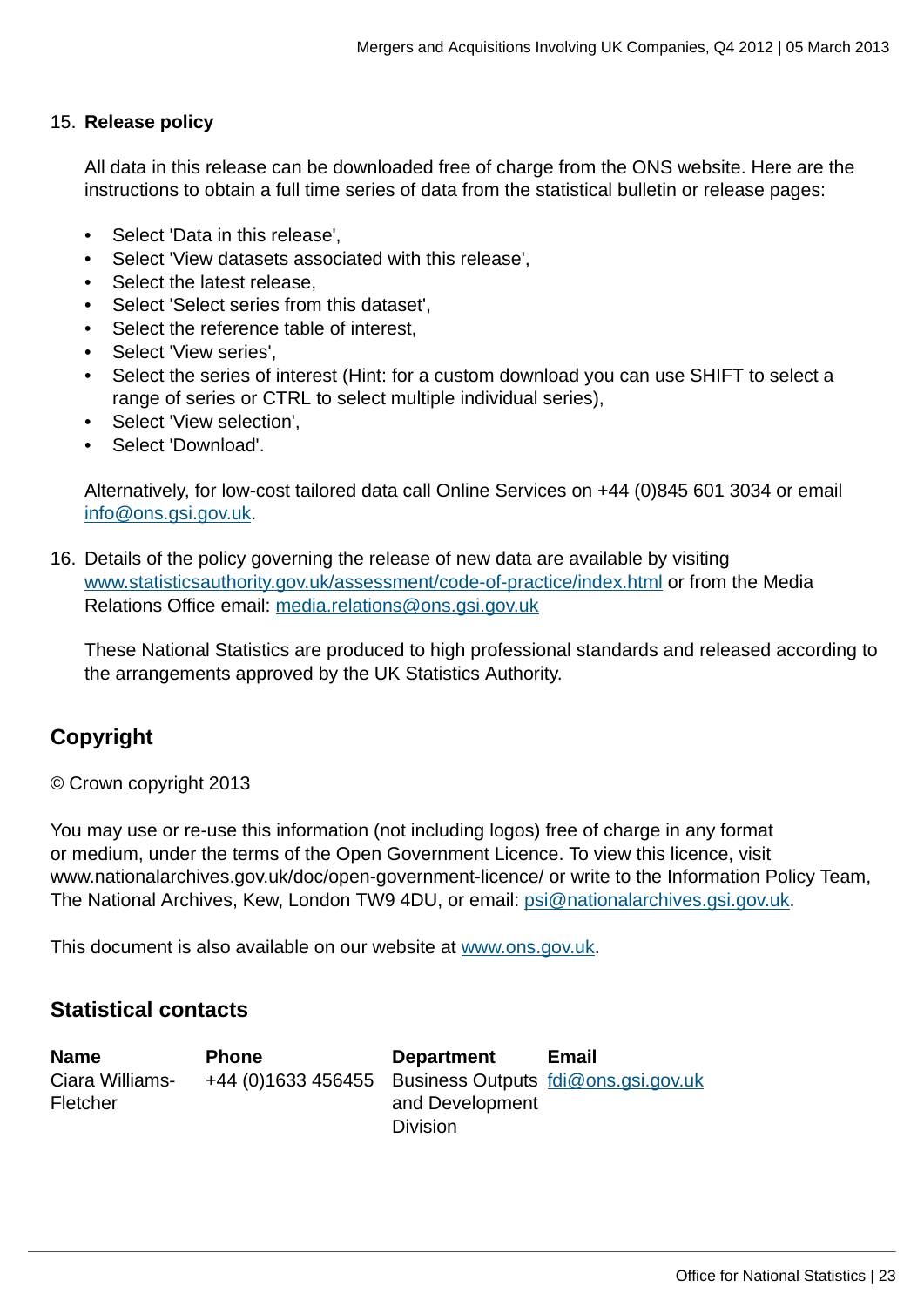**Next Publication Date:** 04 June 2013

**Issuing Body:** Office for National Statistics

**Media Contact Details:** Telephone: 0845 604 1858 (8.30am-5.30pm Weekdays)

Emergency out of hours (limited service): 07867 906553

Email: [media.relations@ons.gsi.gov.uk](mailto:media.relations@ons.gsi.gov.uk)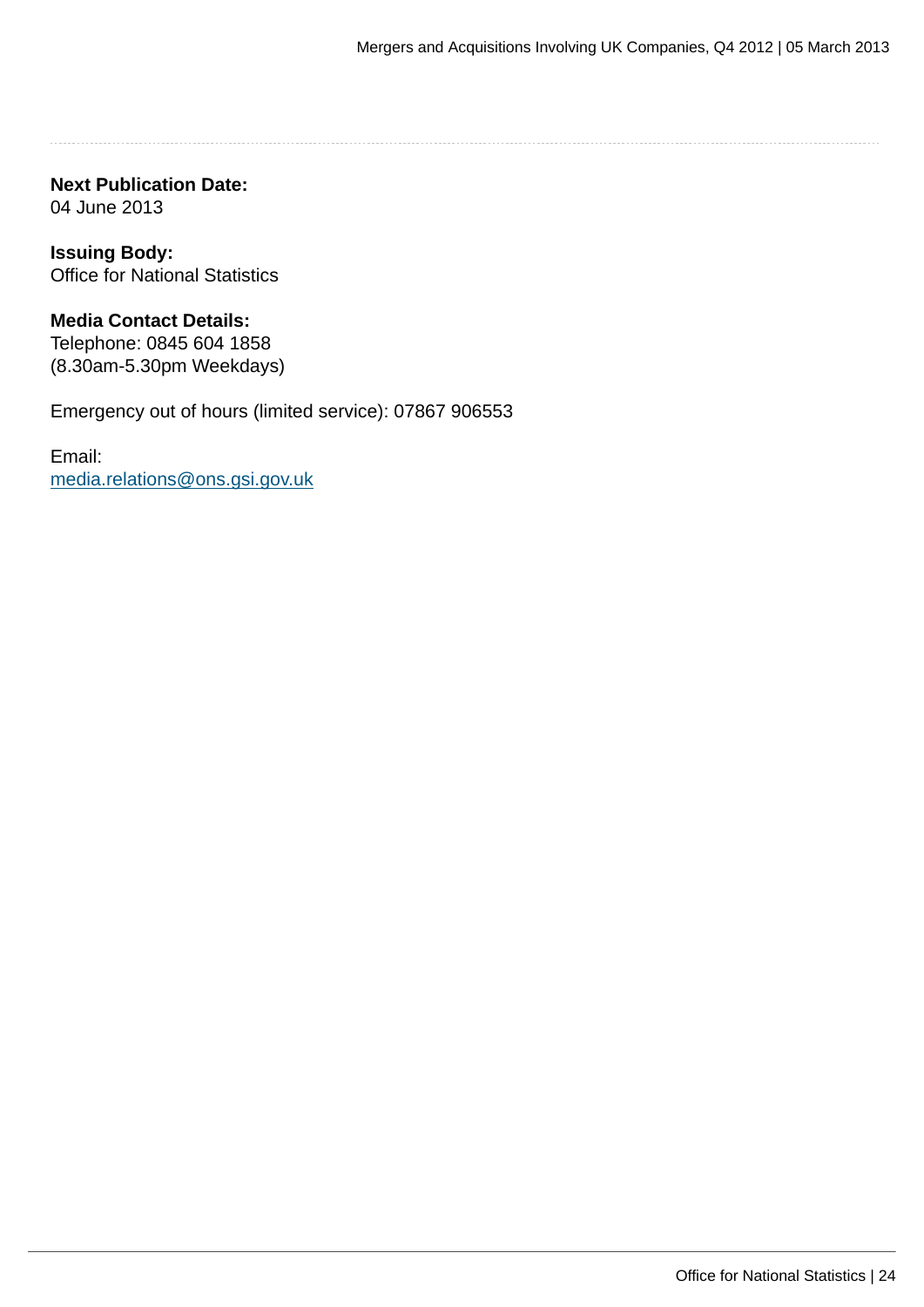

**Press this symbol within the tables to return to contents page.**



**Mergers and Acquisitions Involving UK companiesd Reference Tables, Q4 2012**

- Table 1Summary of Cross-Border Mergers, Acquisitions and Disposals
- Table 2Mergers and Acquisitions Abroad by UK Companies: Source of Funding
- Table 3Disposals Abroad by UK Companies: Funds Realised
- Table 4Mergers and Acquisitions in the UK by Foreign Companies: Source of Funding
- Table 5Disposals in the UK by Foreign Companies: Funds Realised
- Table 6Area Analysis of Acquisitions Abroad by UK Companies / Area Analysis of Disposals Abroad by UK Companies
- Table 7Area Analysis of Acquisitions in the UK by Foreign Companies / Area Analysis of Disposals in the UK by Foreign Companies
- Table 8Summary of Mergers and Acquisitions in the UK by other UK Companies
- Table 9Mergers and Acquisitions in the UK by other UK Companies: Category of Expenditure
- Table 10Summary of Net Cross-Border Acquisitions and Disposals
- Table R1Revisions Since the Last Mergers and Acquisitions Publication

Statistical contact: Ciara Williams-Fletcher, Office for National Statistics,

Telephone number: +44 (0)1633 456455 Email:fdi@ons.gsi.gov.uk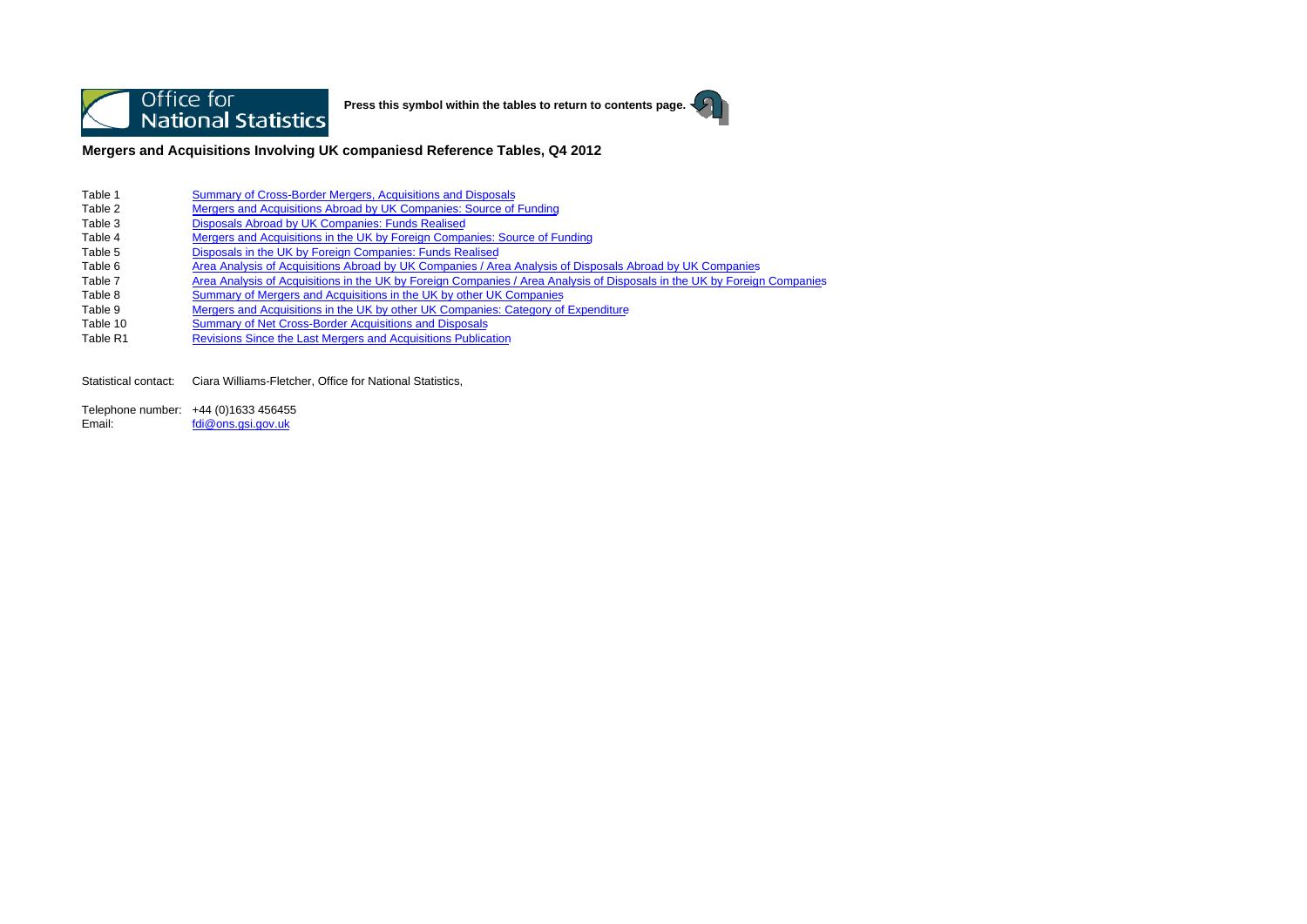#### **1Summary of Cross-Border Mergers, Acquisitions and Disposals**



|                      |              |                      | <b>Transactions Abroad by UK Companies</b> |             |                   |             | Transactions in the UK by Foreign Companies <sup>1</sup> |        |
|----------------------|--------------|----------------------|--------------------------------------------|-------------|-------------------|-------------|----------------------------------------------------------|--------|
|                      | Acquisitions |                      | <b>Disposals</b>                           |             | Acquisitions      |             | Disposals                                                |        |
|                      | Number       | Value                | Number                                     | Value       | Number            | Value       | Number                                                   | Value  |
|                      | CBAQ         | CBBI                 | CBAS                                       | <b>CBBT</b> | CBAU              | <b>CBCQ</b> | <b>CBAW</b>                                              | CBDB   |
| Annual               |              |                      |                                            |             |                   |             |                                                          |        |
| 2003                 | 243          | 20,756               | 136                                        | 8,643       | 129               | 9,309       | 55                                                       | 3,620  |
| 2004                 | 305          | 18,709               | 118                                        | 5,485       | 178               | 29,928      | 54                                                       | 5,514  |
| 2005                 | 365          | 32,732               | 110                                        | 12,668      | 242               | 50,280      | 61                                                       | 8,387  |
| 2006                 | 405          | 37,412               | 89                                         | 21,214      | 259               | 77,750      | 55                                                       | 14,208 |
| 2007                 | 441          | 57,814               | 104                                        | 10,221      | 269               | 82,121      | 66                                                       | 7,524  |
| 2008                 | 298          | 29,670               | 71                                         | 12,062      | 252               | 52,552      | 49                                                       | 5,139  |
| 2009                 | 118          | 10,148               | 37                                         | 5,101       | 112               | 31,984      | 38                                                       | 7,820  |
| 2010 <sup>2</sup>    | 199          | 12,414               | 73                                         | 11,411      | 212               | 36,643      | 58                                                       | 9,891  |
| 2011                 | 286          | 50,234               | 80                                         | 14,111      | 237               | 32,967      | 69                                                       | 11,748 |
| 2012                 | 107          | 16,354               | 33                                         | 5,237       | 155               | 16,743      | 24                                                       |        |
| Quarterly            |              |                      |                                            |             |                   |             |                                                          |        |
| 2009 Q1              | 17           | 3,744                | 13                                         | 1,299       | 28                | 12,354      | 6                                                        | 2,157  |
| 2009 Q2              | 32           | 2,811                | $\overline{7}$                             | 726         | 22                | 645         | 11                                                       | 236    |
| 2009 Q3              | 28           | 2,574                | $\overline{7}$                             |             | 28                | 3,934       | 8                                                        | 2,715  |
| 2009 Q4              | 41           | 1,019                | 10                                         | $\cdot$ .   | 34                | 15,051      | 13                                                       | 2,712  |
| 2010 Q1 <sup>2</sup> | 30           | 1,027                | 13                                         | 2,790       | 54                | 14,371      | 8                                                        | 332    |
| 2010 Q2              | 49           | 2,293                | 18                                         | 866         | 48                | 2,841       | 15                                                       | 1,092  |
| 2010 Q3              | 54           | 5,308                | 18                                         | 4,189       | 59                | 12,405      | 19                                                       | 3,448  |
| 2010 Q4              | 66           | 3,786                | 24                                         | 3,566       | 51                | 7,026       | 16                                                       | 5,019  |
| 2011 Q1              | 70           | 19,848               | 18                                         | 3,268       | 54                | 5,765       | 15                                                       | 925    |
| 2011 Q2              | 75           | 10,982               | 19                                         | 3,110       | 68                | 9,712       | 15                                                       | 6,102  |
| 2011 Q3              | 77           | 6,816                | 22                                         | 3,620       | 68                | 5,108       | 17                                                       | 1,887  |
| 2011 Q4              | 64           | 12,588               | 21                                         | 4,113       | 47                | 12,382      | 22                                                       | 2,834  |
| 2012 Q1              | 25           | 772                  | 8                                          | 2,122       | $51^{\mathrm{t}}$ | 4,235 $†$   | $8^{\dagger}$                                            |        |
| 2012 Q2              | $40^+$       | $6,122$ <sup>+</sup> | $14^{\frac{1}{2}}$                         | 1,375 $†$   | 48                | 2,713       | $\overline{7}$                                           |        |
| 2012 Q3              | 20           | 8,182                | $\overline{7}$                             | 632         | 37                | 8,175       | 3                                                        |        |
| 2012 Q4              | 22           | 1,278                | 4                                          | 1,108       | 19                | 1,620       | 6                                                        |        |

– indicates data is zero or less than £0.5m subsidiary companies

† indicates earliest revision, if any 1 Includes acquisitions by foreign companies routed through their UK

Disclosive data indicated by .. 2 The deal identification threshold has been increased at Q1 2010 from £0.1m to £1.0m and as a consequence there may be a discontinuity in the number and value of transactions reported.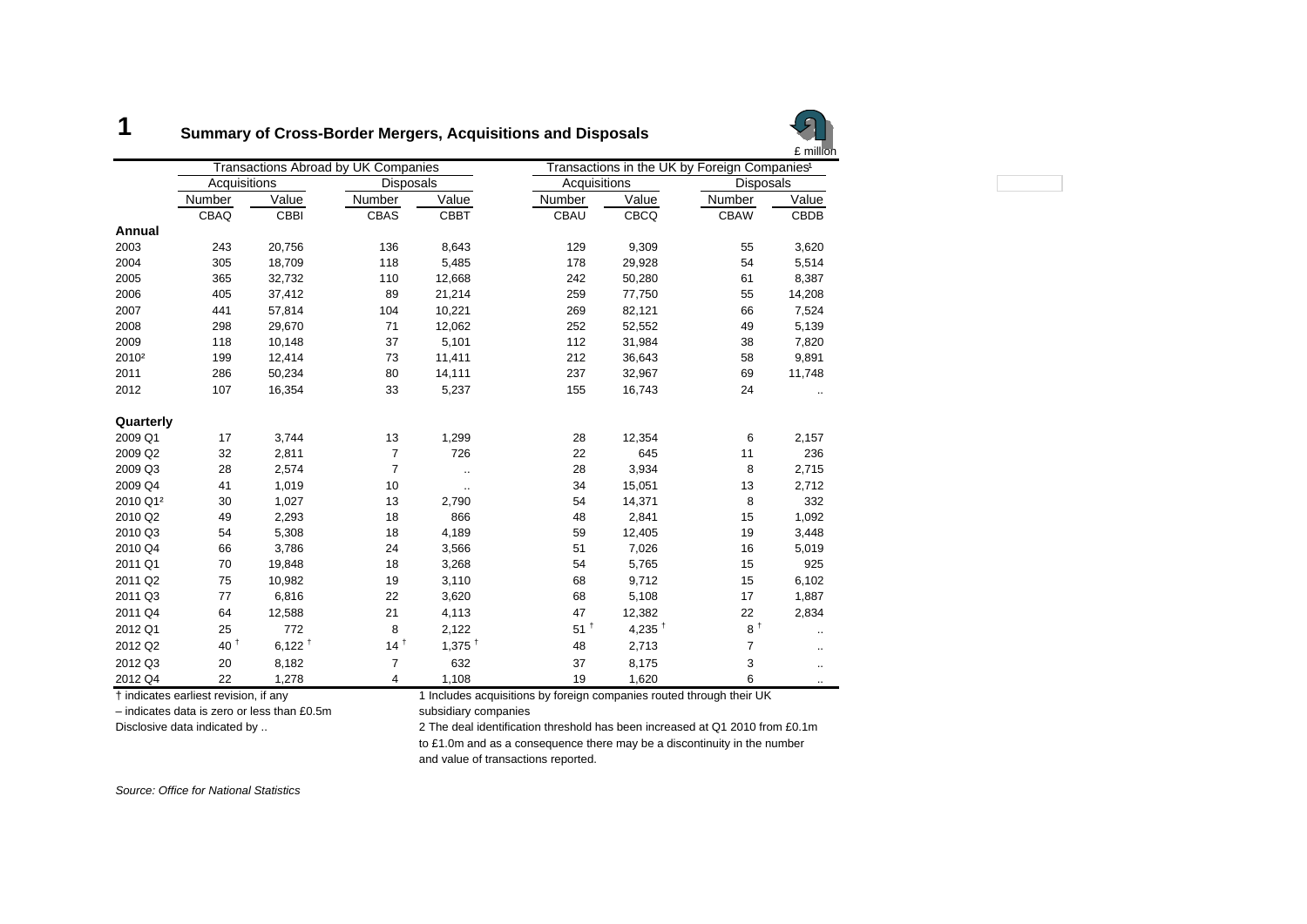#### **2Mergers and Acquisitions Abroad by UK Companies: Source of Funding**



|                   | Total <sup>1</sup> |             | Direct Transactions <sup>2</sup> |              |                     | Indirect Transactions of which: |                     |       |  |  |
|-------------------|--------------------|-------------|----------------------------------|--------------|---------------------|---------------------------------|---------------------|-------|--|--|
|                   |                    |             | <b>Funds Paid Directly</b>       |              | Funded by Loan from |                                 | <b>Funds Raised</b> |       |  |  |
|                   |                    |             |                                  | by UK Parent |                     | <b>UK Parent</b>                | Locally Abroad      |       |  |  |
|                   | Number             | Value       | Number                           | Value        | Number              | Value                           | Number              | Value |  |  |
|                   | <b>CBAQ</b>        | <b>CBBI</b> | <b>CBBU</b>                      | <b>CBBV</b>  | <b>CBBW</b>         | <b>CBBX</b>                     | <b>CBBY</b>         | CBBZ  |  |  |
| 2003              | 243                | 20,756      | 161                              | 13,043       | 54                  | 5,422                           | 47                  | 2,291 |  |  |
| 2004              | 305                | 18,709      | 186                              | 9,250        | 69                  | 8,076                           | 71                  | 1,383 |  |  |
| 2005              | 365                | 32,732      | 239                              | 20,234       | 69                  | 5,511                           | 83                  | 6,987 |  |  |
| 2006              | 405                | 37,412      | 277                              | 28,800       | 96                  | 5,498                           | 54                  | 3,114 |  |  |
| 2007              | 441                | 57,814      | 289                              | 34,880       | 105                 | 14,814                          | 66                  | 8,120 |  |  |
| 2008              | 298                | 29,670      | 196                              | 17,972       | 75                  | 6,688                           | 44                  | 5,010 |  |  |
| 2009              | 118                | 10,148      | 97                               | 7,456        | 17                  | 2,530                           | 11                  | 162   |  |  |
| 2010 <sup>3</sup> | 199                | 12,414      | 149                              | 10,507       | 38                  | 1,166                           | 26                  | 741   |  |  |
| 2011              | 286                | 50,234      | 223                              | 36,912       | 47                  | 4,999                           | 35                  | 8,323 |  |  |
| 2012              | 107                | 16,354      | 76                               | 9,039        | 22                  | 7,036                           | 15                  | 279   |  |  |

1 Where a transaction is funded in more than one way, it is **contained a vailable**. included in 'Number' in each method but only once in 'Total'. 3 The deal identification threshold has been increased at Q1

*Source: Office for National Statistics*

† indicates earliest revision, if any 2 Transactions for which details about financing have not – indicates data is zero or less than £0.5m been confirmed are included amongst direct transactions. Disclosive data indicated by .. The figures are subsequently revised when details become

Therefore numbers may not sum exactly across the columns 2010 from £0.1m to £1.0m and as a consequence there may be a discontinuity in the number and value of transactions reported.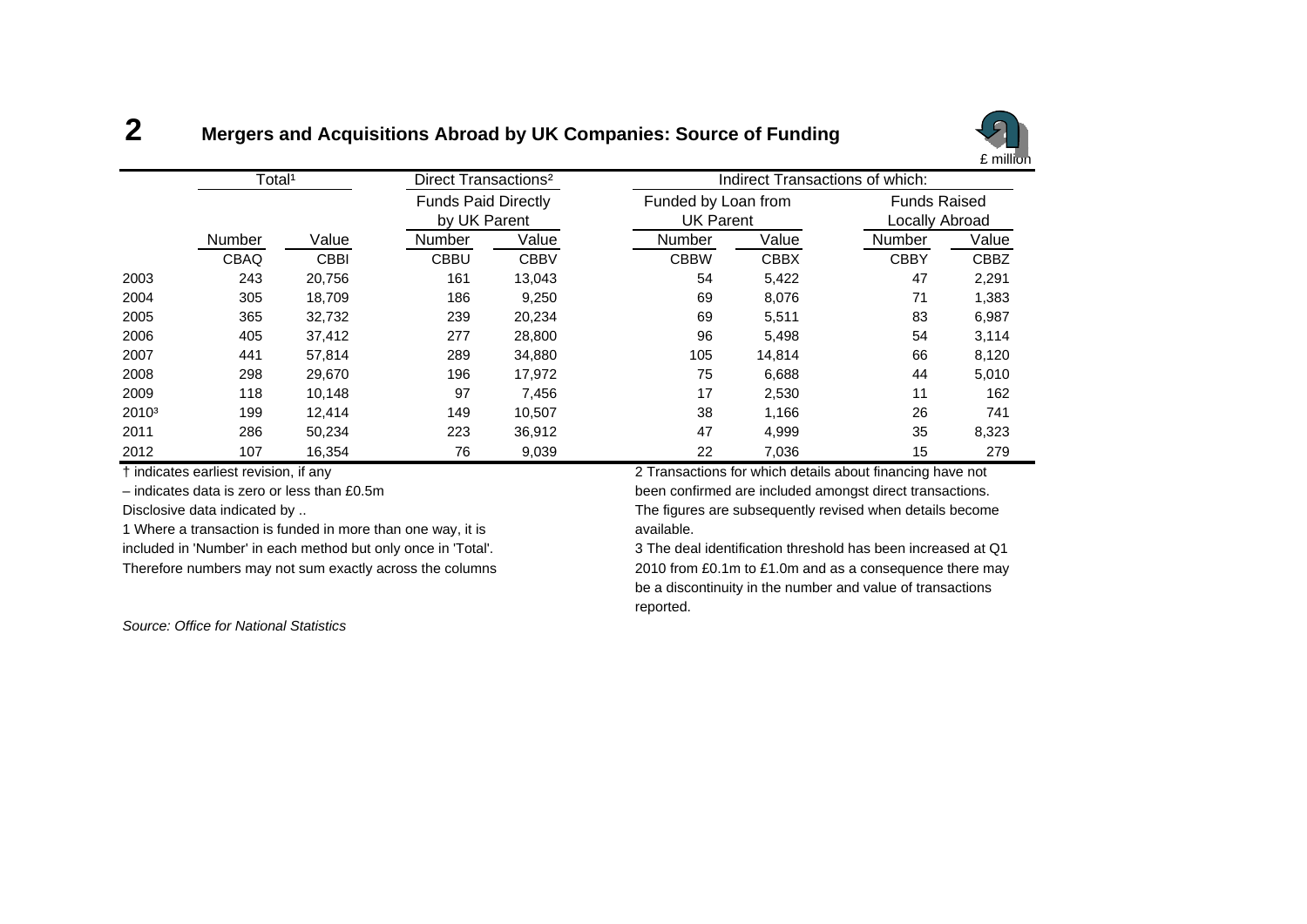#### **3Disposals Abroad by UK Companies: Funds Realised**



|                   | Total <sup>1</sup> |             | Direct Transactions <sup>2</sup> |              |                   |                   | Indirect Transactions of which: |             |
|-------------------|--------------------|-------------|----------------------------------|--------------|-------------------|-------------------|---------------------------------|-------------|
|                   |                    |             | <b>Funds Paid Directly</b>       |              | Repayment of Loan |                   | <b>Funds Retained</b>           |             |
|                   |                    |             |                                  | to UK Parent |                   | Made by UK Parent |                                 | Abroad      |
|                   | Number             | Value       | Number                           | Value        | Number            | Value             | Number                          | Value       |
|                   | <b>CBAS</b>        | <b>CBBT</b> | <b>CBCA</b>                      | <b>CBCB</b>  | <b>CBCC</b>       | <b>CBCD</b>       | <b>CBCE</b>                     | <b>CBCF</b> |
| 2003              | 136                | 8,643       | 105                              | 6,920        | 12                | 1,264             | 28                              | 459         |
| 2004              | 118                | 5,485       | 87                               | 3,294        | 17                | 931               | 21                              | 1,260       |
| 2005              | 110                | 12.668      | 85                               | 6,530        | 13                | 923               | 22                              | 5,215       |
| 2006              | 89                 | 21,214      | 65                               | 17,602       | 20                | 1,860             | 21                              | 1,752       |
| 2007              | 104                | 10.221      | 87                               | 7,650        | 8                 | 1,393             | 20                              | 1,178       |
| 2008              | 71                 | 12,062      | 54                               | 7,384        | 9                 | 1,021             | 15                              | 3,657       |
| 2009              | 37                 | 5,101       | 33                               | 4,198        | 2                 |                   | 3                               |             |
| 2010 <sup>3</sup> | 73                 | 11,411      | 59                               | 8,423        | 4                 | 71                | 15                              | 2,917       |
| 2011              | 80                 | 14,111      | 66                               | 12,533       | 6                 | 598               | 13                              | 980         |
| 2012              | 33                 | 5,237       | 25                               | 3,093        | 2                 | . .               | 10                              | $\cdots$    |

1 Where a transaction is funded in more than one way, it is **axillable**. included in 'Number' in each method but only once in 'Total'. 3 The deal identification threshold has been increased at Q1

*Source: Office for National Statistics*

† indicates earliest revision, if any 2 Transactions for which details about financing have not – indicates data is zero or less than £0.5m been confirmed are included amongst direct transactions. Disclosive data indicated by .. The figures are subsequently revised when details become

Therefore numbers may not sum exactly across the columns 2010 from £0.1m to £1.0m and as a consequence there may be a discontinuity in the number and value of transactions reported.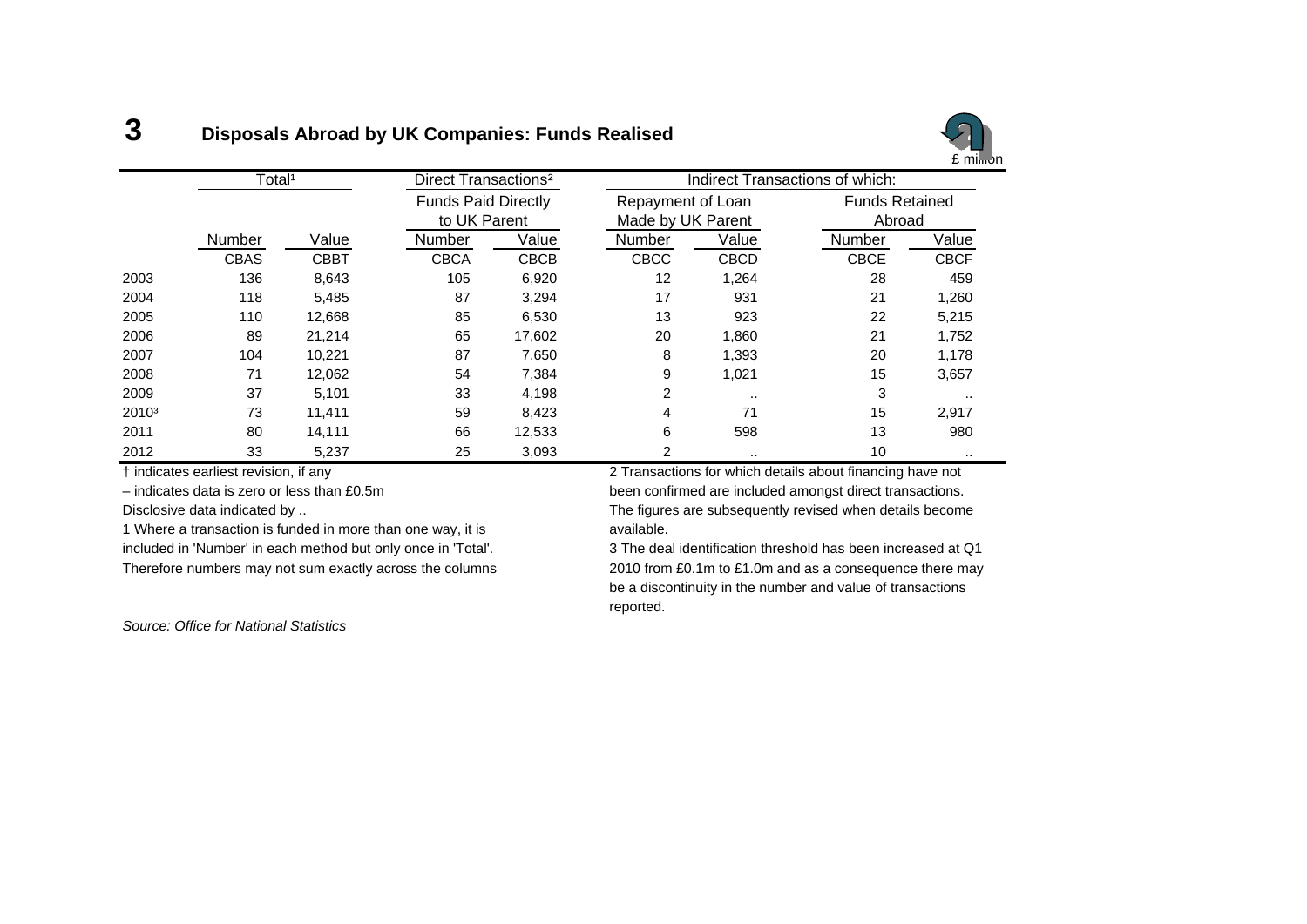#### **4Mergers and Acquisitions in the UK by Foreign Companies: Source of Funding**



|                   | Total <sup>1</sup> |             | Direct Transactions <sup>2</sup>                              |             |                                            |             | Indirect Transactions of which: |             |
|-------------------|--------------------|-------------|---------------------------------------------------------------|-------------|--------------------------------------------|-------------|---------------------------------|-------------|
|                   |                    |             | <b>Funds Paid Directly</b><br>to the UK by Foreign<br>Company |             | Funding by Loan<br>from Foreign<br>Company |             | Funds Raised in the<br>UK       |             |
|                   | <b>Number</b>      | Value       | <b>Number</b>                                                 | Value       | <b>Number</b>                              | Value       | <b>Number</b>                   | Value       |
|                   | CBAU               | <b>CBCQ</b> | <b>CBDC</b>                                                   | <b>CBDD</b> | <b>CBHZ</b>                                | <b>CBIA</b> | <b>CBIB</b>                     | <b>CBIC</b> |
| 2003              | 129                | 9,309       | 76                                                            | 2,978       | 37                                         | 3,033       | 34                              | 3,298       |
| 2004              | 178                | 29,928      | 128                                                           | 23,527      | 39                                         | 2,897       | 36                              | 3,504       |
| 2005              | 242                | 50,280      | 175                                                           | 32,193      | 61                                         | 11,379      | 45                              | 6,708       |
| 2006              | 259                | 77,750      | 178                                                           | 53,578      | 63                                         | 6,123       | 57                              | 18,049      |
| 2007              | 269                | 82,121      | 200                                                           | 62,475      | 52                                         | 6,941       | 63                              | 12,705      |
| 2008              | 252                | 52,552      | 179                                                           | 36,101      | 50                                         | 8,739       | 53                              | 7,712       |
| 2009              | 112                | 31,984      | 87                                                            | 21,091      | 20                                         |             | 10                              |             |
| 2010 <sup>3</sup> | 212                | 36,643      | 161                                                           | 33,540      | 36                                         | 1,687       | 34                              | 1,416       |
| 2011              | 237                | 32,967      | 158                                                           | 17,112      | 50                                         | 12,598      | 49                              | 3,257       |
| 2012              | 155                | 16,743      | 98                                                            | 11,045      | 46                                         | 4,179       | 34                              | 1,519       |

Disclosive data indicated by ..

1 Where a transaction is funded in more than one way, it is **available**. included in 'Number' in each method but only once in 'Total'. 3 The deal identification threshold has been increased at Q1

† indicates earliest revision, if any 2 Transactions for which details about financing have not – indicates data is zero or less than £0.5m been confirmed are included amongst direct transactions. The figures are subsequently revised when details become

Therefore numbers may not sum exactly across the columns 2010 from £0.1m to £1.0m and as a consequence there may be a discontinuity in the number and value of transactions reported.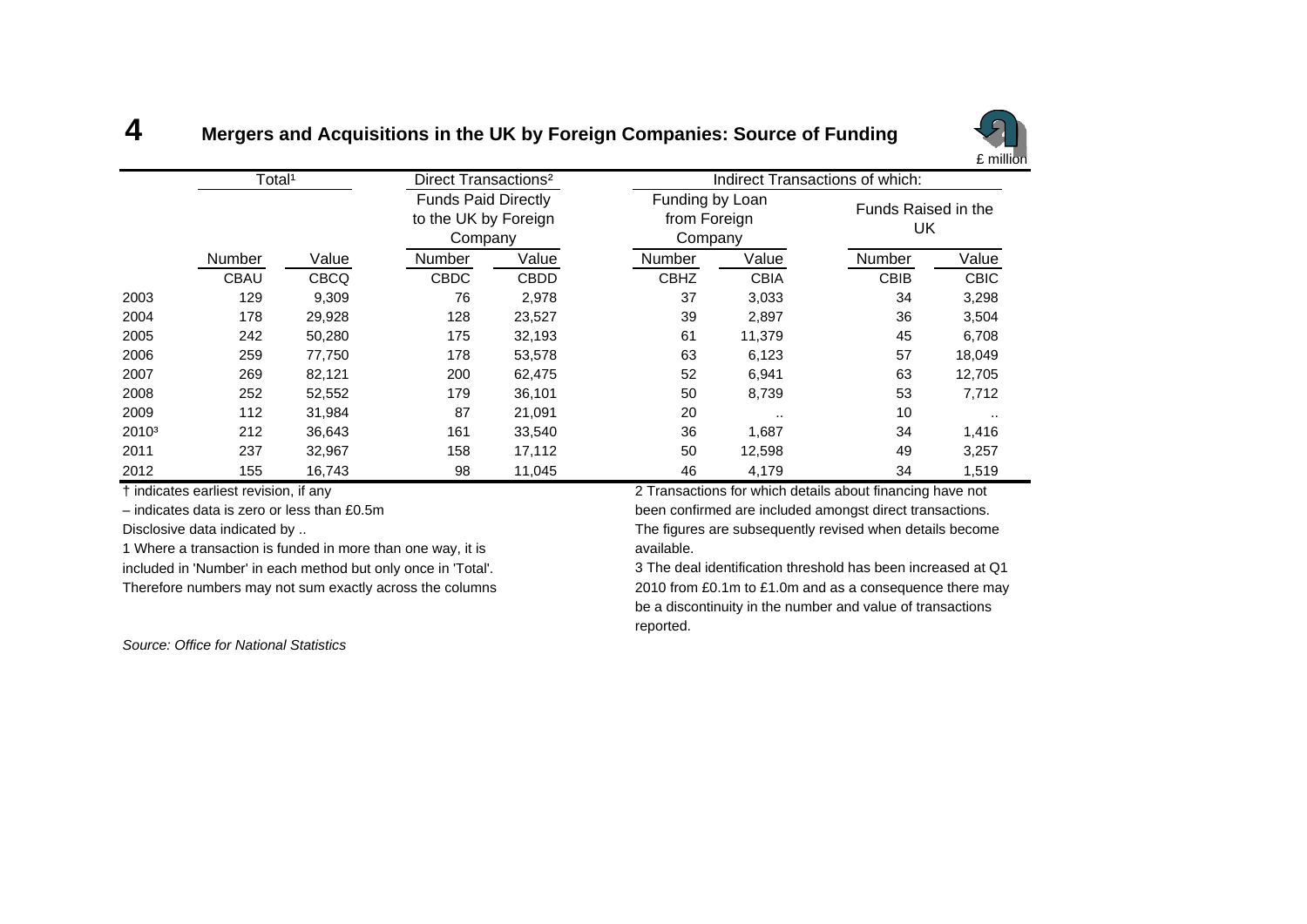#### **5Disposals in the UK by Foreign Companies: Funds Realised**



|                   | Total <sup>1</sup> |             | Direct Transactions <sup>2</sup>                |             |                                        | Indirect Transactions of which: |                                    |             |  |  |
|-------------------|--------------------|-------------|-------------------------------------------------|-------------|----------------------------------------|---------------------------------|------------------------------------|-------------|--|--|
|                   |                    |             | <b>Funds Paid Directly</b><br>to Foreign Parent |             | Repayment of Loan<br>to Foreign Parent |                                 | <b>Funds Retained in</b><br>the UK |             |  |  |
|                   | Number             | Value       | Number                                          | Value       | <b>Number</b>                          | Value                           | Number                             | Value       |  |  |
|                   | <b>CBAW</b>        | <b>CBDB</b> | <b>CBID</b>                                     | <b>CBIE</b> | <b>CBIF</b>                            | <b>CBIG</b>                     | <b>CBIH</b>                        | <b>CBII</b> |  |  |
| 2003              | 55                 | 3,620       | 39                                              | 994         |                                        | $\cdots$                        | $\cdots$                           | $\cdot$     |  |  |
| 2004              | 54                 | 5,514       | 38                                              | 3,564       | 9                                      | 369                             | 17                                 | 1,581       |  |  |
| 2005              | 61                 | 8.387       | 47                                              | 4,659       | 10                                     | 1,488                           | 17                                 | 2,240       |  |  |
| 2006              | 55                 | 14,208      | 39                                              | 6,246       | 12                                     | 1,923                           | 15                                 | 6,039       |  |  |
| 2007              | 66                 | 7,524       | 49                                              | 4,038       | 10                                     | 226                             | 25                                 | 3,260       |  |  |
| 2008              | 49                 | 5,139       | 29                                              | I,485       | 9                                      | 682                             | 15                                 | 2,972       |  |  |
| 2009              | 38                 | 7,820       | 32                                              | 6,572       |                                        |                                 |                                    | 1,248       |  |  |
| 2010 <sup>3</sup> | 58                 | 9.891       | 43                                              | 4,961       | 5                                      | 928                             | 15                                 | 4,002       |  |  |
| 2011              | 69                 | 11,748      | 49                                              | 8,589       | 9                                      | 1,190                           | 22                                 | 1,969       |  |  |
| 2012              | 24                 | $\sim$      | 20                                              | 5,485       |                                        | $\cdot$ .                       | 6                                  | 96          |  |  |

1 Where a transaction is funded in more than one way, it is **contains a vailable**.

included in 'Number' in each method but only once in 'Total'. 3 The deal identification threshold has been increased at Q1

† indicates earliest revision, if any 2 Transactions for which details about financing have not – indicates data is zero or less than £0.5m been confirmed are included amongst direct transactions. Disclosive data indicated by .. The figures are subsequently revised when details become

Therefore numbers may not sum exactly across the columns 2010 from £0.1m to £1.0m and as a consequence there may be a discontinuity in the number and value of transactions reported.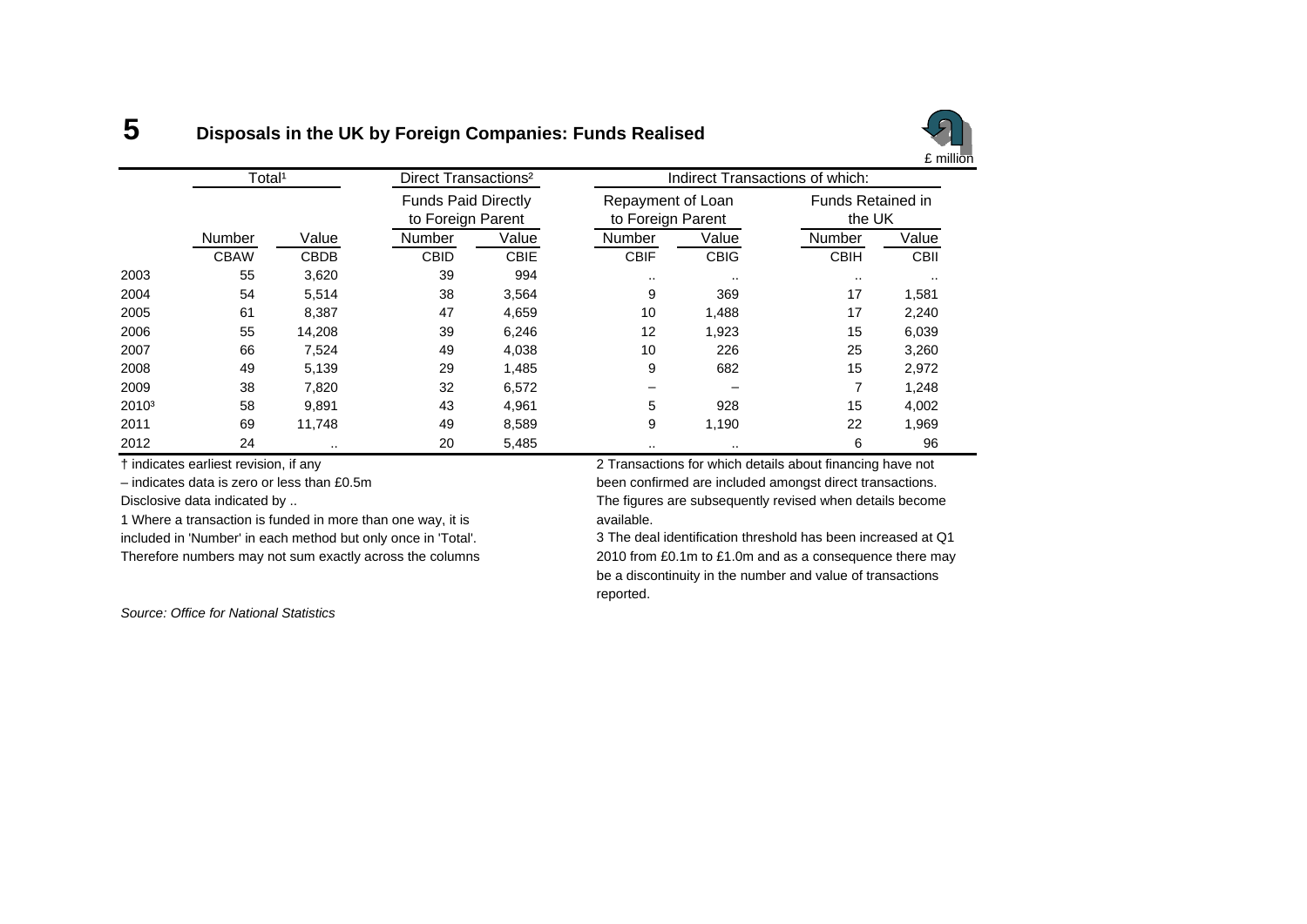#### **6AArea Analysis of Acquisitions Abroad by UK Companies**



|                   | <b>World Total</b>    |             | EU <sup>1</sup>  |           | Other Europe     |       | Europe Total             |                  | <b>USA</b>  |           |
|-------------------|-----------------------|-------------|------------------|-----------|------------------|-------|--------------------------|------------------|-------------|-----------|
|                   | Number                | Value       | Number           | Value     | Number           | Value | Number                   | Value            | Number      | Value     |
|                   | CBAQ                  | <b>CBBI</b> | CBAY             | CBAZ      | HCK3             | HCK4  | HCJ3                     | HCJ4             | <b>CBBA</b> | CBBB      |
| 2006              | 405                   | 37,412      | 131              | 12,966    | 39               | 5,962 | 170                      | 18,928           | 138         | 7,348     |
| 2007              | 441                   | 57,814      | 170              | 7,397     | 29               | 1,062 | 199                      | 8,459            | 115         | 21,676    |
| 2008              | 298                   | 29,670      | 102              | 13,613    | 29               | 1,720 | 131                      | 15,333           | 88          | 7,244     |
| 2009              | 118                   | 10,148      | 36               | 1,800     | 8                | 169   | 44                       | 1,969            | 34          | 3,250     |
| 2010 <sup>2</sup> | 199                   | 12,414      | 66               | 2,979     | 18               | 471   | 84                       | 3,450            | 53          | 6,223     |
| 2011              | 286                   | 50,234      | 75               | 20,666    | 29               | 2,760 | 104                      | 23,426           | 83          | 9,342     |
| 2012              | 107                   | 16,354      | 34               | 7,932     | 11               | 557   | 45                       | 8,489            | 31          | 4,256     |
|                   | <b>Other Americas</b> |             | Americas Total   |           | Asia             |       | Australasia &<br>Oceania |                  | Africa      |           |
|                   | Number                | Value       | Number           | Value     | Number           | Value | Number                   | Value            | Number      | Value     |
|                   | HCL3                  | HCL4        | HCM <sub>3</sub> | HCM4      | HCN <sub>3</sub> | HCN4  | HCO <sub>3</sub>         | HCO <sub>4</sub> | HCP3        | HCP4      |
| 2006              | 25                    | $\ldots$    | 163              | $\ddotsc$ | 37               | 1,643 | 14                       | 692              | 21          | $\ddotsc$ |
| 2007              | 38                    | 25,040      | 153              | 46,716    | 35               | 422   | 28                       | 1,306            | 26          | 911       |
| 2008              | 17                    | 394         | 105              | 7,638     | 29               | 809   | 22                       | 5,224            | 11          | 666       |
| 2009              | $\overline{7}$        | 1,746       | 41               | 4,996     | 14               | 964   | 13                       | 609              | 6           | 1,610     |
| 2010 <sup>2</sup> | 20                    | 918         | 73               | 7,141     | 16               | 630   | 19                       | 667              | 7           | 526       |
| 2011              | 30                    | 2,410       | 113              | 11,752    | 33               | 6,807 | 16                       | 7,666            | 19          | 583       |
| 2012              | 16                    | 2,480       | 47               | 6,736     | 8                | 461   | 4                        |                  | 3           | $\ddotsc$ |

#### **6DArea Analysis of Disposals Abroad by UK Companies**

|                   |                       |             |                  |             |                  |                  |                          |                  |                | £million  |
|-------------------|-----------------------|-------------|------------------|-------------|------------------|------------------|--------------------------|------------------|----------------|-----------|
|                   | <b>World Total</b>    |             | EU <sup>1</sup>  |             | Other Europe     |                  | Europe Total             |                  | <b>USA</b>     |           |
|                   | Number                | Value       | Number           | Value       | Number           | Value            | Number                   | Value            | Number         | Value     |
|                   | CBAS                  | <b>CBBT</b> | <b>CBBJ</b>      | <b>CBBK</b> | HCK <sub>5</sub> | HCK <sub>6</sub> | HCJ5                     | HCJ6             | CBBL           | CBBM      |
| 2006              | 89                    | 21,214      | 33               | 3,198       | 7                | 2,019            | 40                       | 5,217            | 25             | 7,273     |
| 2007              | 104                   | 10,221      | 44               | 3,583       | 6                | 1,032            | 50                       | 4,615            | 28             | 4,654     |
| 2008              | 71                    | 12,062      | 30               | 3,598       | 2                |                  | 32                       | $\ddotsc$        | 22             | 6,197     |
| 2009              | 37                    | 5,101       | 15               | 2,134       | 3                | 64               | 18                       | 2,198            | $\overline{7}$ | 1,277     |
| 2010 <sup>2</sup> | 73                    | 11,411      | 27               | 1,529       | 5                | 263              | 32                       | 1,792            | 15             | 7,465     |
| 2011              | 80                    | 14,111      | 32               | 4,857       | $\overline{4}$   | 57               | 36                       | 4,914            | 18             | 4,715     |
| 2012              | 33                    | 5,237       |                  | $\ddotsc$   | 3                | $\ddotsc$        | 15                       | 2,742            | 5              | 538       |
|                   | <b>Other Americas</b> |             | Americas Total   |             | Asia             |                  | Australasia &<br>Oceania |                  | Africa         |           |
|                   | Number                | Value       | Number           | Value       | Number           | Value            | Number                   | Value            | Number         | Value     |
|                   | HCL5                  | HCL6        | HCM <sub>5</sub> | HCM6        | HCN <sub>5</sub> | HCN <sub>6</sub> | HCO <sub>5</sub>         | HCO <sub>6</sub> | HCP5           | HCP6      |
| 2006              | 10                    | $\ldots$    | 35               | $\ddotsc$   | 9                | 8,085            | 4                        | 14               |                | $\ddotsc$ |
| 2007              | 10                    | 195         | 38               | 4,849       | 8                | 195              | 3                        | 533              | 5              | 29        |
| 2008              | 6                     | 1,033       | 28               | 7,230       | 7                | 388              | 2                        | 234              | 2              |           |
| 2009              | 2                     | 536         | 9                | 1,813       | 3                | $\ddotsc$        | 3                        | 1,002            | 4              | $\ddotsc$ |
| 2010 <sup>2</sup> |                       | 897         | 19               | 8,362       | 11               | 117              | 5                        | 609              | 6              | 531       |
| 2011              | 9                     | 1,559       | 27               | 6,274       | 10               | ٠.               | 5                        |                  | 2              | $\ddotsc$ |
| 2012              | 6                     | 2.189       | 11               | 2.727       |                  |                  | $\overline{c}$           |                  | 5              | 46        |

– indicates data is zero or less than £0.5m include Bulgaria and Romania.

† indicates earliest revision, if any 1 From 1 January 2007, figures for the European Union

Disclosive data indicated by .. 2 The deal identification threshold has been increased at Q1

2010 from £0.1m to £1.0m and as a consequence there may be a discontinuity in the number and value of transactions reported.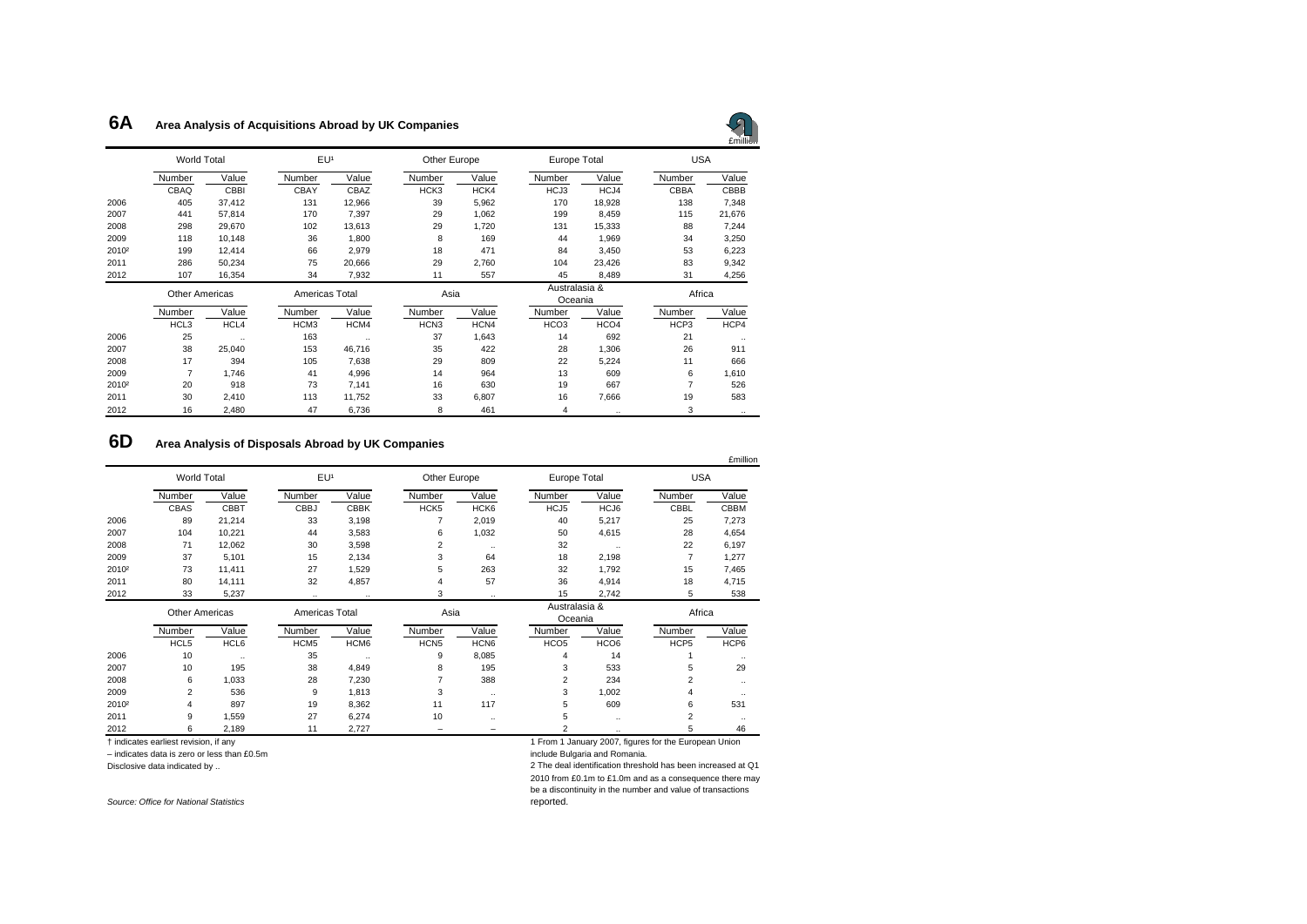#### **7A Area Analysis of Acquisitions in the UK by Foreign Companies**



|                   | <b>World Total</b>    |        | EU <sup>1</sup> |             |        | Other Europe |                          | Europe Total         |                          | $L$ HHIIIOH<br><b>USA</b> |  |
|-------------------|-----------------------|--------|-----------------|-------------|--------|--------------|--------------------------|----------------------|--------------------------|---------------------------|--|
|                   | Number                | Value  | Number          | Value       | Number | Value        | Number                   | Value                | Number                   | Value                     |  |
|                   | CBAU                  | CBCQ   | CBCG            | <b>CBCH</b> | HCJ7   | HCJ8         | HCI7                     | HC <sub>18</sub>     | CBCI                     | <b>CBCJ</b>               |  |
| 2006              | 259                   | 77,750 | 92              | 42,412      | 27     | 2,619        | 119                      | 45,031               | 84                       | 7,606                     |  |
| 2007              | 269                   | 82,121 | 94              | 27,489      | 33     | 12,407       | 127                      | 39,896               | 79                       | 14,270                    |  |
| 2008              | 252                   | 52,552 | 85              | 17,918      | 40     | 11,063       | 125                      | 28,981               | 74                       | 8,269                     |  |
| 2009              | 112                   | 31,984 | 32              | 15,277      | 19     | 3,939        | 51                       | 19,216               | 31                       | 11,594                    |  |
| 2010 <sup>2</sup> | 212                   | 36,643 | 47              | 3,856       | 29     | 4,079        | 76                       | 7,935                | 85                       | 19,124                    |  |
| 2011              | 237                   | 32,967 | 69              | 6,238       | 23     | 1,395        | 92                       | 7,633                | 87                       | 21,489                    |  |
| 2012              | 155                   | 16,743 | 50              | 3,351       | 21     | 1,094        | 71                       | 4,445                | 49                       | 5,893                     |  |
|                   | <b>Other Americas</b> |        | Americas Total  |             | Asia   |              | Australasia &<br>Oceania |                      | Africa                   |                           |  |
|                   | Number                | Value  | Number          | Value       | Number | Value        | Number                   | Value                | Number                   | Value                     |  |
|                   | HCK7                  | HCK8   | HCL7            | HCL8        | HCM7   | HCM8         | HCN7                     | HCN <sub>8</sub>     | HCO7                     | HCO <sub>8</sub>          |  |
| 2006              | 14                    | 3268   | 98              | 10874       | 24     | 14017        | 13                       | $\ddot{\phantom{a}}$ | 5                        | $\ldots$                  |  |
| 2007              | 28                    | 5245   | 107             | 19515       | 19     | 15490        | 13                       | 6900                 | 3                        | 320                       |  |
| 2008              | 16                    | 9,307  | 90              | 17,576      | 26     | 4,839        | $\overline{7}$           | $\ddotsc$            | 4                        | $\ldots$                  |  |
| 2009              | 14                    | 886    | 45              | 12,480      | 12     | 199          | 4                        | 89                   | $\overline{\phantom{m}}$ |                           |  |
| 2010 <sup>2</sup> | 30                    | 5,156  | 115             | 24,280      | 16     | 4,210        | 3                        | 14                   | $\overline{2}$           | 204                       |  |
| 2011              | 22                    | 1,690  | 109             | 23,179      | 18     | 1,367        | 14                       | 762                  | 4                        | 26                        |  |
| 2012              | 20                    | 4,177  | 69              | 10,070      | 11     | 2,191        |                          | $\ddotsc$            | 3                        | $\ddotsc$                 |  |

#### **7DArea Analysis of Disposals in the UK by Foreign Companies**

|                   | World Total           |                  | EU <sup>1</sup> |                  |                | Other Europe         |                          | Europe Total         |                  | <b>USA</b>  |  |
|-------------------|-----------------------|------------------|-----------------|------------------|----------------|----------------------|--------------------------|----------------------|------------------|-------------|--|
|                   | Number                | Value            | Number          | Value            | Number         | Value                | Number                   | Value                | Number           | Value       |  |
|                   | CBAW                  | CBDB             | <b>CBCR</b>     | <b>CBCS</b>      | HCJ9           | HCK <sub>2</sub>     | HCI9                     | HCJ2                 | CBCT             | <b>CBCU</b> |  |
| 2006              | 55                    | 14,208           | 16              | 8,670            | 5              | $\ldots$             | 21                       | $\ldots$             | 22               | 1,953       |  |
| 2007              | 66                    | 7,524            | 12              | 2,851            |                | $\ddotsc$            | 16                       | $\ddotsc$            | 31               | 3,063       |  |
| 2008              | 49                    | 5,139            | 18              | 2,628            | 9              | 447                  | 27                       | 3,075                | 12               | 1,359       |  |
| 2009              | 38                    | 7,820            | 12              | 1,370            | 6              | $\cdot$              | 18                       | $\ddotsc$            | 10               | 4,648       |  |
| 2010 <sup>2</sup> | 58                    | 9,891            | 19              | 6,722            | 10             | 271                  | 29                       | 6,993                | 15               | 1,216       |  |
| 2011              | 69                    | 11,748           | 26              | 6,539            | 9              | 394                  | 35                       | 6,933                | 18               | 2,993       |  |
| 2012              | 24                    | $\ddotsc$        | 8               | 717              | 7              | $\ldots$             | 15                       | $\ldots$             | 4                | $\ldots$    |  |
|                   | <b>Other Americas</b> |                  | Americas Total  |                  | Asia           |                      | Australasia &<br>Oceania |                      | Africa           |             |  |
|                   | Number                | Value            | Number          | Value            | Number         | Value                | Number                   | Value                | Number           | Value       |  |
|                   | HCK9                  | HCL <sub>2</sub> | HCL9            | HCM <sub>2</sub> | HCM9           | HCN <sub>2</sub>     | HCN9                     | HCO <sub>2</sub>     | HCO <sub>9</sub> | HCP2        |  |
| 2006              | 3                     | 1,703            | 25              | 3,656            | 6              | 204                  | $\overline{2}$           | $\ldots$             |                  |             |  |
| 2007              | 13                    | 701              | 44              | 3,764            | 5              | $\ldots$             |                          | $\ldots$             |                  |             |  |
| 2008              | 4                     | $\ldots$         | 16              | $\ddotsc$        | 3              | $\ldots$             |                          | $\ldots$             | $\overline{2}$   | 93          |  |
| 2009              | 4                     | 42               | 14              | 4,690            | $\overline{2}$ | $\ddot{\phantom{a}}$ |                          | $\ddot{\phantom{a}}$ | 3                |             |  |
| 2010 <sup>2</sup> | 8                     | 642              | 23              | 1,858            | 3              | 1,033                | 3                        | $\overline{7}$       |                  |             |  |
| 2011              | 6                     | 687              | 24              | 3,680            | 8              | $\ldots$             | 2                        | $\ddot{\phantom{a}}$ |                  |             |  |
|                   |                       |                  |                 |                  |                |                      |                          |                      |                  |             |  |

 $-$  indicates data is zero or less than £0.5m

1 From 1 January 2007, figures for the European Union<br>include Bulgaria and Romania.

Disclosive data indicated by .. 2 The deal identification threshold has been increased at Q1 2010 from £0.1m to £1.0m and as a consequence there may

reported.

be a discontinuity in the number and value of transactions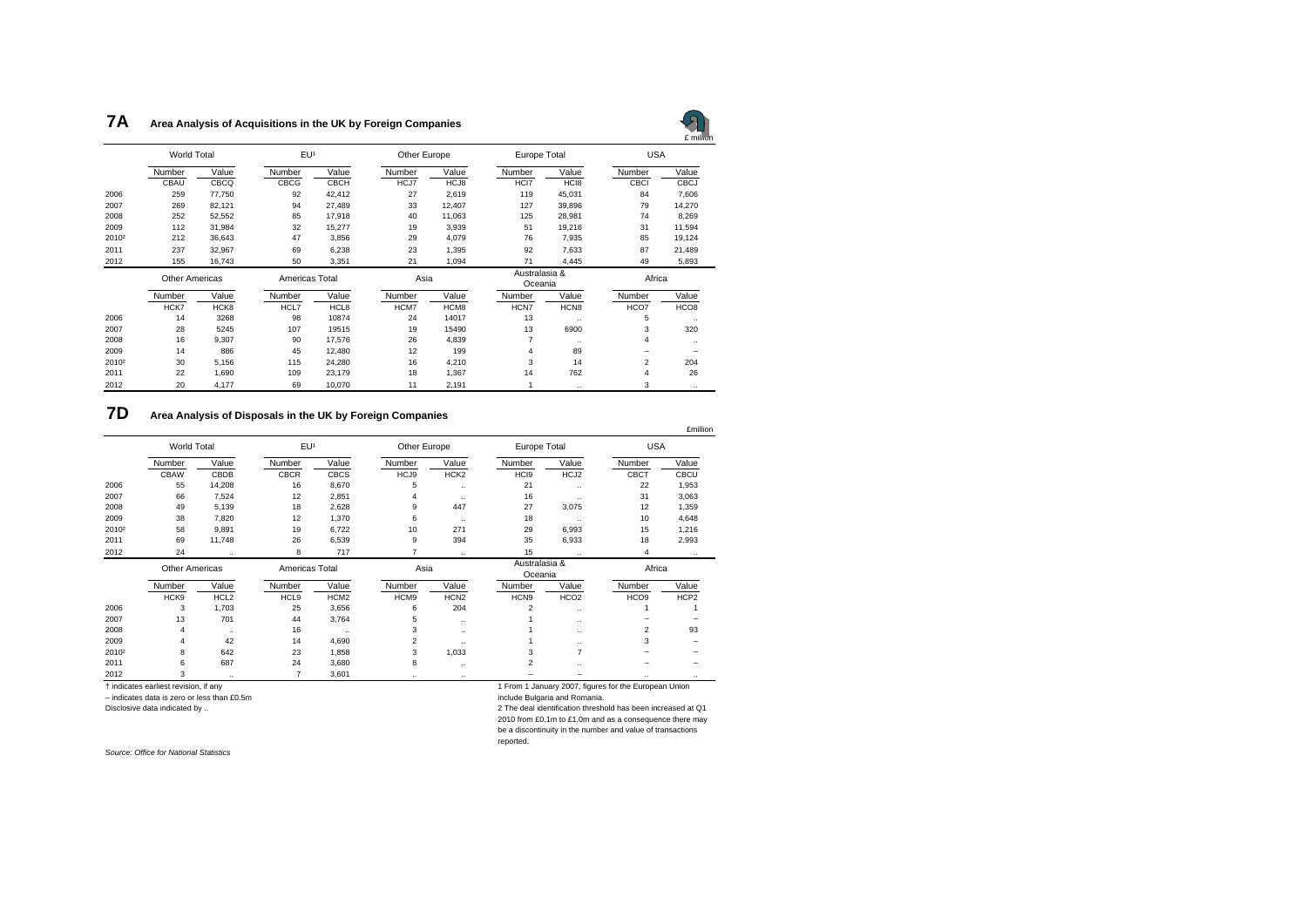#### **8Summary of Mergers and Acquisitions in the UK by other UK Companies**

|           | Total of all Mergers and<br>Acquisitions |                      | Mergers and Acquisitions<br>of Independent<br>Companies |                    | <b>Sales of Subsidiaries</b><br>between Company Groups |                  |  |
|-----------|------------------------------------------|----------------------|---------------------------------------------------------|--------------------|--------------------------------------------------------|------------------|--|
|           | Number                                   | Value                | Number                                                  | Value              | Number                                                 | Value            |  |
|           | <b>AIHA</b>                              | <b>DUCM</b>          | <b>DWVH</b>                                             | <b>HIKB</b>        | <b>DWVL</b>                                            | <b>HIKC</b>      |  |
| Annual    |                                          |                      |                                                         |                    |                                                        |                  |  |
| 2003      | 558                                      | 18,679               | 392                                                     | 10,954             | 166                                                    | 7,725            |  |
| 2004      | 741                                      | 31,408               | 577                                                     | 22,882             | 164                                                    | 8,526            |  |
| 2005      | 769                                      | 25,134               | 604                                                     | 16,276             | 165                                                    | 8,858            |  |
| 2006      | 779                                      | 28,511               | 628                                                     | 20,180             | 151                                                    | 8,331            |  |
| 2007      | 869                                      | 26,778               | 698                                                     | 19,779             | 171                                                    | 6,999            |  |
| 2008      | 558                                      | 36,469               | 445                                                     | 33,469             | 113                                                    | 3,000            |  |
| 2009      | 286                                      | 12,195               | 198                                                     | 11,455             | 88                                                     | 740              |  |
| 20101     | 325                                      | 12,605               | 243                                                     | 7,775              | 82                                                     | 4,830            |  |
| 2011      | 373                                      | 8,089                | 276                                                     | 5,265              | 97                                                     | 2,824            |  |
| 2012      | 255                                      | 3,295                | 207                                                     | 2,460              | 48                                                     | 835              |  |
| Quarterly |                                          |                      |                                                         |                    |                                                        |                  |  |
| 2009 Q1   | 88                                       | 8,206                | 59                                                      | 8,072              | 29                                                     | 134              |  |
| 2009 Q2   | 59                                       | 729                  | 41                                                      | 579                | 18                                                     | 150              |  |
| 2009 Q3   | 62                                       | 1,886                | 43                                                      | 1,652              | 19                                                     | 234              |  |
| 2009 Q4   | 77                                       | 1,374                | 55                                                      | 1,152              | 22                                                     | 222              |  |
| 2010 Q11  | 67                                       | 1,361                | 50                                                      | 825                | 17                                                     | 536              |  |
| 2010 Q2   | 95                                       | 2,032                | 70                                                      | 1,272              | 25                                                     | 760              |  |
| 2010 Q3   | 80                                       | 2,949                | 58                                                      | 2,017              | 22                                                     | 932              |  |
| 2010 Q4   | 83                                       | 6,263                | 65                                                      | 3,661              | 18                                                     | 2,602            |  |
| 2011 Q1   | 76                                       | 1,500                | 51                                                      | 829                | 25                                                     | 671              |  |
| 2011 Q2   | 94                                       | 3,346                | 75                                                      | 2,571              | 19                                                     | 775              |  |
| 2011 Q3   | 97                                       | 1,452                | 71                                                      | 941                | 26                                                     | 511              |  |
| 2011 Q4   | 106                                      | 1.791                | 79                                                      | 924                | 27                                                     | 867              |  |
| 2012 Q1   | $62^{\mathrm{t}}$                        | $1,070$ <sup>+</sup> | 49 <sup>†</sup>                                         | $871$ <sup>+</sup> | 13                                                     | 199              |  |
| 2012 Q2   | 80                                       | 1,024                | 65                                                      | 696                | 15 <sup>†</sup>                                        | 328 <sup>†</sup> |  |
| 2012 Q3   | 60                                       | 608                  | 53                                                      | 508                | $\overline{7}$                                         | 100              |  |
| 2012 Q4   | 53                                       | 593                  | 40                                                      | 385                | 13                                                     | 208              |  |

† indicates earliest revision, if any 1 The deal identification threshold has been increased from

– indicates data is zero or less than £0.5m Q1 2010 from £0.1m to £1.0m and as a consequence there

Disclosive data indicated by .. https://www.may be a discontinuity in the number and value of transactions reported.

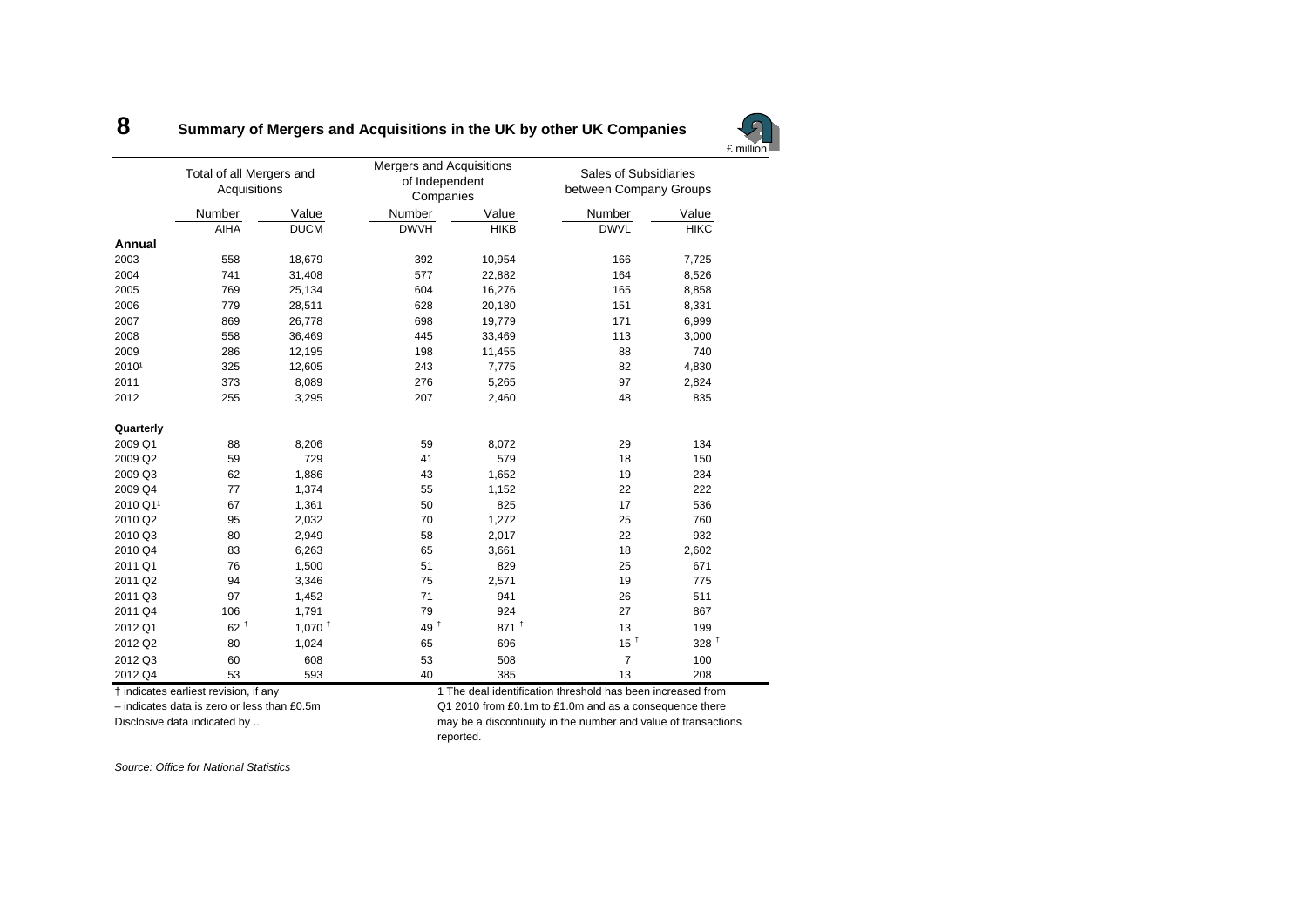|           |                      |                          |                             |                                              | £ million                                                 |                           |                                 |                                                     |  |
|-----------|----------------------|--------------------------|-----------------------------|----------------------------------------------|-----------------------------------------------------------|---------------------------|---------------------------------|-----------------------------------------------------|--|
|           |                      |                          | Expenditure                 |                                              |                                                           | Percentage of Expenditure |                                 |                                                     |  |
|           | Total                | Independent<br>Companies | Cash<br><b>Subsidiaries</b> | Issues of<br>Ordinary<br>Shares <sup>2</sup> | Issues of<br>Fixed<br>Interest<br>Securities <sup>2</sup> | Cash                      | Issues of<br>Ordinary<br>Shares | Issues of<br>Fixed<br>Interest<br><b>Securities</b> |  |
|           | <b>DUCM</b>          | <b>DWVW</b>              | <b>DWVX</b>                 | <b>AIHD</b>                                  | AIHE                                                      | <b>DWVY</b>               | <b>DWVZ</b>                     | <b>DWWA</b>                                         |  |
| Annual    |                      |                          |                             |                                              |                                                           |                           |                                 |                                                     |  |
| 2003      | 18,679               | 8,956                    | 7,183                       | 1,667                                        | 873                                                       | 86                        | 9                               | 5                                                   |  |
| 2004      | 31,408               | 12,080                   | 7,822                       | 10,338                                       | 1,168                                                     | 63                        | 33                              | 4                                                   |  |
| 2005      | 25,134               | 13,425                   | 8,510                       | 2,768                                        | 431                                                       | 87                        | 11                              | $\mathbf 2$                                         |  |
| 2006      | 28,511               | $\ddot{\phantom{a}}$     | 8,131                       | $\ddotsc$                                    | 335                                                       | $\ldots$                  | $\cdot$                         | $\overline{c}$                                      |  |
| 2007      | 26,778               | 13,671                   | 6,507                       | 4,909                                        | 1,691                                                     | 76                        | 18                              | 6                                                   |  |
| 2008      | 36,469               | 31,333                   | 2,851                       | 1,910                                        | 375                                                       | 94                        | 5                               | $\mathbf{1}$                                        |  |
| 2009      | 12,195               | 2,937                    | 709                         | 8,435                                        | 114                                                       | 30                        | 69                              | $\mathbf{1}$                                        |  |
| 20101     | 12,605               | 6,175                    | 4,520                       | 1,560                                        | 350                                                       | 85                        | 12                              | 3                                                   |  |
| 2011      | 8,089                | 4,432                    | 2,667                       | 719                                          | 271                                                       | 87                        | 10                              | 4                                                   |  |
| 2012      | 3,295                | 1,870                    | 747                         | 411                                          | 267                                                       | 82                        | 10                              | 8                                                   |  |
| Quarterly |                      |                          |                             |                                              |                                                           |                           |                                 |                                                     |  |
| 2009 Q1   | 8,206                | 332                      | 128                         | 7,699                                        | 47                                                        | 6                         | 93                              | $\mathbf{1}$                                        |  |
| 2009 Q2   | 729                  | 130                      | 150                         | 437                                          | 12                                                        | 38                        | 60                              | $\overline{c}$                                      |  |
| 2009 Q3   | 1,886                | 1,409                    | 214                         | 254                                          | 9                                                         | 87                        | 13                              | $\overline{\phantom{0}}$                            |  |
| 2009 Q4   | 1,374                | 1,066                    | 217                         | 45                                           | 46                                                        | 94                        | 3                               | 3                                                   |  |
| 2010 Q11  | 1,361                | 765                      | 525                         | 58                                           | 13                                                        | 95                        | 4                               | $\mathbf{1}$                                        |  |
| 2010 Q2   | 2,032                | 986                      | 714                         | 275                                          | 57                                                        | 83                        | 14                              | 3                                                   |  |
| 2010 Q3   | 2,949                | 1,165                    | 814                         | 839                                          | 131                                                       | 68                        | 28                              | 4                                                   |  |
| 2010 Q4   | 6,263                | 3,259                    | 2,467                       | 388                                          | 149                                                       | 92                        | 6                               | $\overline{2}$                                      |  |
| 2011 Q1   | 1,500                | 552                      | 651                         | 240                                          | 57                                                        | 80                        | 16                              | 4                                                   |  |
| 2011 Q2   | 3,346                | 2,355                    | 704                         | 204                                          | 83                                                        | 92                        | 6                               | $\overline{2}$                                      |  |
| 2011 Q3   | 1,452                | 828                      | 462                         | 75                                           | 87                                                        | 89                        | 5                               | 6                                                   |  |
| 2011 Q4   | 1,791                | 697                      | 850                         | 200                                          | 44                                                        | 87                        | 11                              | $\overline{c}$                                      |  |
| 2012 Q1   | $1,070$ <sup>+</sup> | $518$ <sup>+</sup>       | 199                         | 323                                          | 30                                                        | 67                        | 30                              | 3                                                   |  |
| 2012 Q2   | 1,024                | 576                      | 251 <sup>†</sup>            | $54^{\frac{1}{2}}$                           | 143                                                       | 81 <sup>†</sup>           | $5^{\dagger}$                   | 14 <sup>†</sup>                                     |  |
| 2012 Q3   | 608                  | 408                      | 100                         | $\overline{7}$                               | 93                                                        | 84                        | 1                               | 15                                                  |  |
| 2012 Q4   | 593                  | 368                      | 197                         | 27                                           | $\mathbf{1}$                                              | 95                        | 5                               | $\overline{\phantom{0}}$                            |  |

#### **9Mergers and Acquisitions in the UK by other UK Companies: Category of Expenditure**

† indicates earliest revision, if any 1 The deal identification threshold has been increased from Q1 2010 from £0.1m to £1.0m

– indicates data is zero or less than £0.5m and as a consequence there may be a discontinuity in the number and value of transactions

Disclosive data indicated by .. The control of the control of the proof reported.

2 Issued to the vendor company as payment.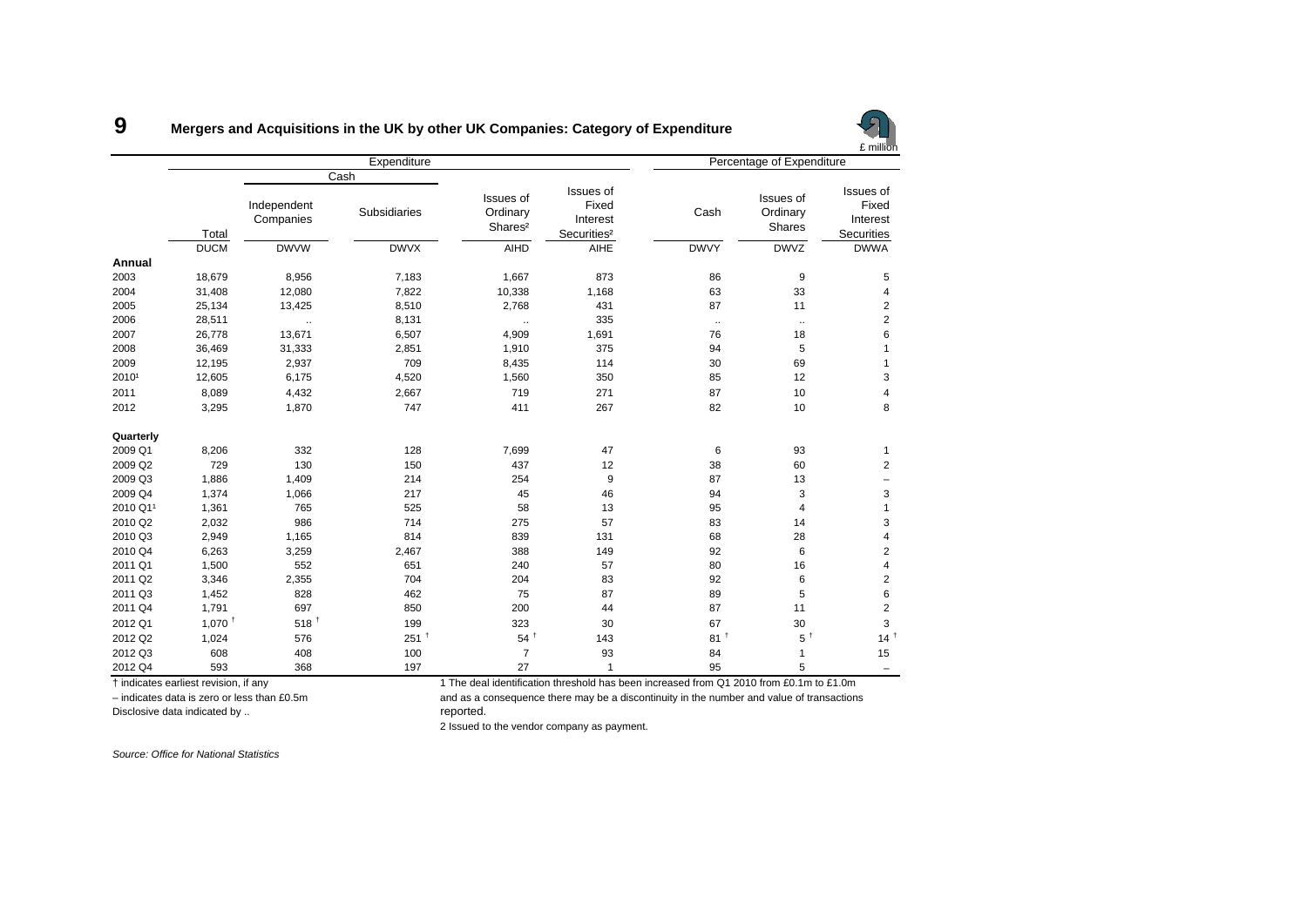#### **10Summary of Net Cross-Border Acquisitions and Disposals**



|                      | <b>Net Transactions</b><br>Abroad by UK<br>Companies |                      |                   | Net Transactions in the<br>UK by Foreign<br>Companies <sup>1</sup> | Net Cross-Border<br>Transactions involving<br><b>UK Companies</b> |           |  |
|----------------------|------------------------------------------------------|----------------------|-------------------|--------------------------------------------------------------------|-------------------------------------------------------------------|-----------|--|
|                      | Number                                               | Value                | Number            | Value                                                              | Number                                                            | Value     |  |
| Annual               |                                                      |                      |                   |                                                                    |                                                                   |           |  |
| 2003                 | 107                                                  | 12,113               | 74                | 5,689                                                              | 33                                                                | 6,424     |  |
| 2004                 | 187                                                  | 13,224               | 124               | 24,414                                                             | 63                                                                | $-11,190$ |  |
| 2005                 | 255                                                  | 20,064               | 181               | 41,893                                                             | 74                                                                | $-21,829$ |  |
| 2006                 | 316                                                  | 16,198               | 204               | 63,542                                                             | 112                                                               | $-47,344$ |  |
| 2007                 | 337                                                  | 47,593               | 203               | 74,597                                                             | 134                                                               | $-27,004$ |  |
| 2008                 | 227                                                  | 17,608               | 203               | 47,413                                                             | 24                                                                | $-29,805$ |  |
| 2009                 | 81                                                   | 5,047                | 74                | 24,164                                                             | $\overline{7}$                                                    | $-19,117$ |  |
| 2010 <sup>2</sup>    | 126                                                  | 1,003                | 154               | 26,752                                                             | $-28$                                                             | $-25,749$ |  |
| 2011                 | 206                                                  | 36,123               | 168               | 21,219                                                             | 38                                                                | 14,904    |  |
| 2012                 | 74                                                   | 11,117               | 131               |                                                                    | $-57$                                                             |           |  |
| Quarterly            |                                                      |                      |                   |                                                                    |                                                                   |           |  |
| 2009 Q1              | $\overline{4}$                                       | 2,445                | 22                | 10,197                                                             | $-18$                                                             | $-7,752$  |  |
| 2009 Q2              | 25                                                   | 2,085                | 11                | 409                                                                | 14                                                                | 1,676     |  |
| 2009 Q3              | 21                                                   | $\ddot{\phantom{a}}$ | 20                | 1,219                                                              | $\mathbf{1}$                                                      |           |  |
| 2009 Q4              | 31                                                   | ä.                   | 21                | 12,339                                                             | 10                                                                | ä.        |  |
| 2010 Q1 <sup>2</sup> | 17                                                   | $-1,763$             | 46                | 14,039                                                             | $-29$                                                             | $-15,802$ |  |
| 2010 Q2              | 31                                                   | 1,427                | 33                | 1,749                                                              | $-2$                                                              | $-322$    |  |
| 2010 Q3              | 36                                                   | 1,119                | 40                | 8,957                                                              | $-4$                                                              | $-7,838$  |  |
| 2010 Q4              | 42                                                   | 220                  | 35                | 2,007                                                              | $\overline{7}$                                                    | $-1,787$  |  |
| 2011 Q1              | 52                                                   | 16,580               | 39                | 4,840                                                              | 13                                                                | 11,740    |  |
| 2011 Q2              | 56                                                   | 7,872                | 53                | 3,610                                                              | 3                                                                 | 4,262     |  |
| 2011 Q3              | 55                                                   | 3,196                | 51                | 3,221                                                              | $\overline{4}$                                                    | $-25$     |  |
| 2011 Q4              | 43                                                   | 8,475                | 25                | 9,548                                                              | 18                                                                | $-1,073$  |  |
| 2012 Q1              | 17                                                   | $-1,350$             | $43^{\mathrm{t}}$ | å.                                                                 | $-26$ <sup>+</sup>                                                |           |  |
| 2012 Q2              | 26 <sup>†</sup>                                      | 4,747 $†$            | 41                | à.                                                                 | $-15$                                                             |           |  |
| 2012 Q3              | 13                                                   | 7,550                | 34                |                                                                    | $-21$                                                             |           |  |
| 2012 Q4              | 18                                                   | 170                  | 13                |                                                                    | 5                                                                 |           |  |

† indicates earliest revision, if any 1 Includes acquisitions by foreign companies

– indicates data is zero or less than £0.5m routed through their UK subsidiary companies Disclosive data indicated by .. 2 The deal identification threshold has been increased at Q1 2010 from £0.1m to £1.0m and as a consequence there may be a discontinuity in the number and value of transactions reported.